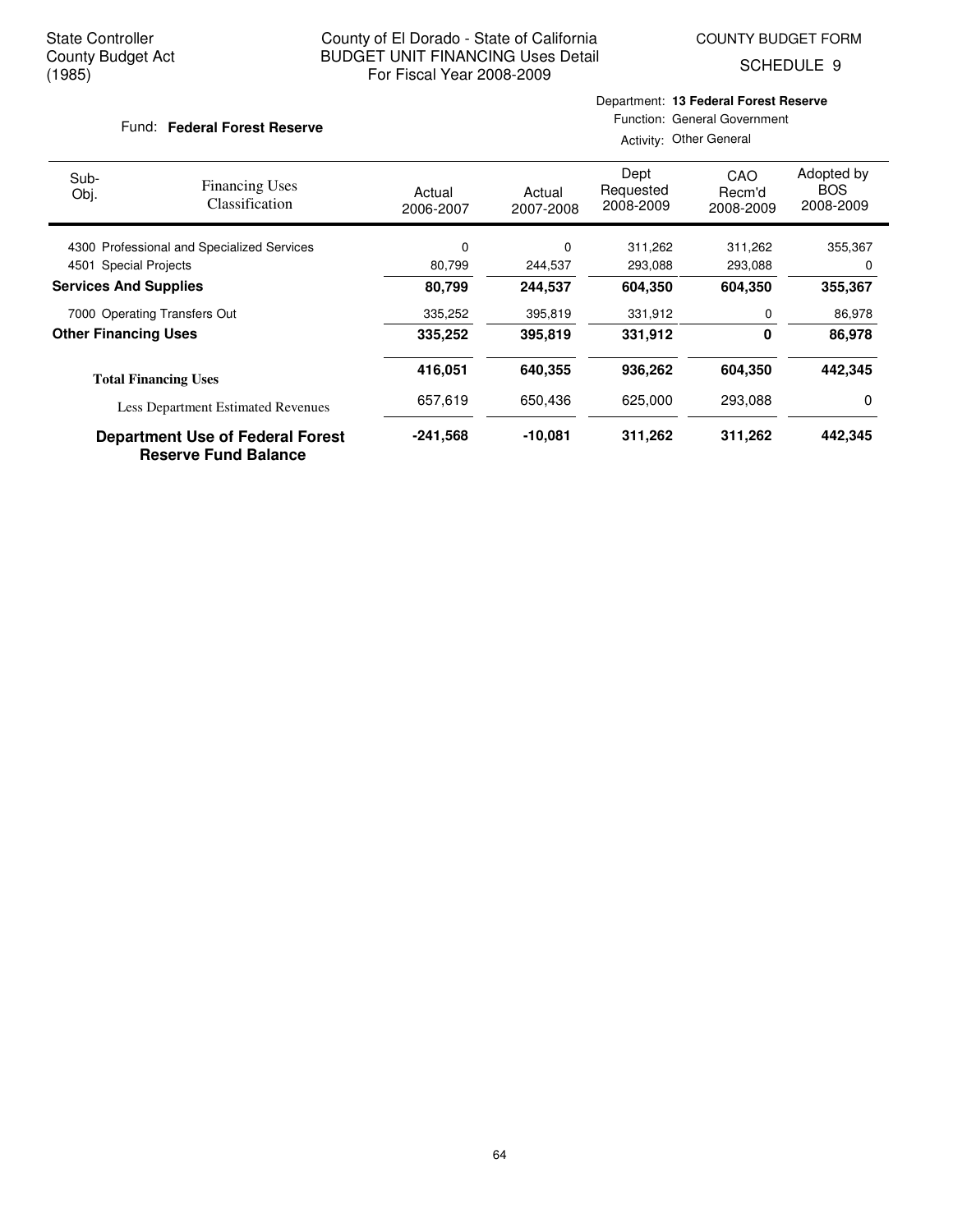SCHEDULE 9

## Fund: **Community Enhancement**

Department: **13 Community Enhancement** Function: General Government

| Sub-<br>Obj.                 | <b>Financing Uses</b><br><b>Classification</b>                        | Actual<br>2006-2007 | Actual<br>2007-2008 | Dept<br>Requested<br>2008-2009 | CAO<br>Recm'd<br>2008-2009 | Adopted by<br><b>BOS</b><br>2008-2009 |
|------------------------------|-----------------------------------------------------------------------|---------------------|---------------------|--------------------------------|----------------------------|---------------------------------------|
| 4501 Special Projects        |                                                                       | 26,801              | 0                   | 356,556                        | 356,556                    | 320,556                               |
| <b>Services And Supplies</b> |                                                                       | 26,801              | 0                   | 356,556                        | 356,556                    | 320,556                               |
| 7000 Operating Transfers Out |                                                                       | 58,337              | 0                   | 50,000                         | 50,000                     | 86,000                                |
| <b>Other Financing Uses</b>  |                                                                       | 58,337              | $\bf{0}$            | 50,000<br>50,000               |                            | 86,000                                |
|                              | <b>Total Financing Uses</b>                                           | 85,138              | 0                   | 406.556                        | 406,556                    | 406,556                               |
|                              | <b>Less Department Estimated Revenues</b>                             | 29,044              | 19,189              | 0                              | 0                          | 0                                     |
|                              | <b>Department Use of Community</b><br><b>Enhancement Fund Balance</b> | 56,094              | $-19,189$           | 406.556                        | 406,556                    | 406,556                               |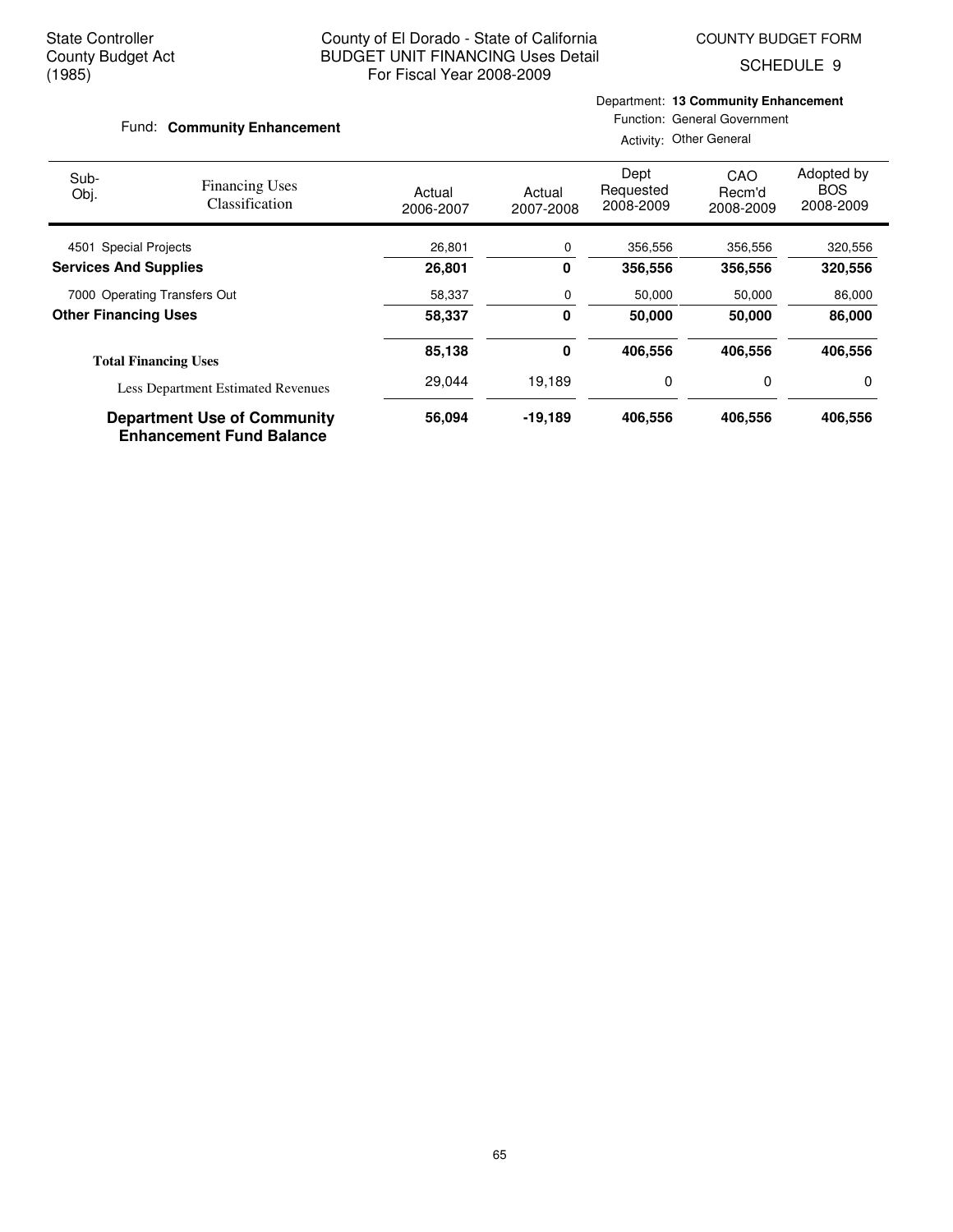COUNTY BUDGET FORM

SCHEDULE 9

### Fund: General Fund

Department: **14 Facilities and Fleet Services**

Function: General Government Activity: Other General

| Sub-<br>Obj.    | <b>Financing Uses</b><br>Classification         | Actual<br>2006-2007 | Actual<br>2007-2008 | Dept<br>Requested<br>2008-2009 | CAO<br>Recm'd<br>2008-2009 | Adopted by<br><b>BOS</b><br>2008-2009 |
|-----------------|-------------------------------------------------|---------------------|---------------------|--------------------------------|----------------------------|---------------------------------------|
|                 | 3000 Permanent Employees / Elected Officials    | 2,979,526           | 2,994,924           | 2,876,705                      | 2,778,371                  | 2,716,238                             |
|                 | 3001 Temporary Employees                        | 156,458             | 98,932              | 164,265                        | 164,265                    | 164,265                               |
| 3002 Overtime   |                                                 | 26,312              | 19,003              | 20,000                         | 20,000                     | 20,000                                |
|                 | 3004 Other Compensation                         | 60,564              | 80,548              | 75,341                         | 75,341                     | 75,341                                |
|                 | 3005 Tahoe Differential                         | 20,952              | 20,389              | 21,600                         | 21,600                     | 21,600                                |
| 3007 Hazard Pay |                                                 | 543                 | 612                 | 800                            | 800                        | 800                                   |
|                 | 3020 Employer Share - Employee Retirement       | 569,958             | 575,789             | 566,695                        | 548,311                    | 535,853                               |
|                 | 3022 Employer Share - Medi Care                 | 42,738              | 41,999              | 38,487                         | 37,062                     | 36,161                                |
|                 | 3040 Employer Share - Health Insurance          | 680,066             | 701,542             | 633,996                        | 591,159                    | 584,786                               |
|                 | 3041 Employer Share - Unemployment Insurance    | 15,550              | 12,927              | 21,775                         | 10,525                     | 10,292                                |
|                 | 3042 Employer Share - Long Term Disab Insurance | 11,610              | 11,644              | 10,356                         | 10,002                     | 9,778                                 |
|                 | 3043 Employer Share - Deferred Compensation     | 8,542               | 7,905               | 11,415                         | 11,415                     | 11,415                                |
|                 | 3046 Retiree Health: Defined Contributions      | 114,248             | 142,709             | 153,826                        | 153,826                    | 153,826                               |
|                 | 3060 Employer Share - Workers' Compensation     | 114,966             | 137,065             | 81,088                         | 81,088                     | 81,088                                |
|                 | 3080 Flexible Benefits                          | 10,008              | 3,740               | 42,000                         | 42,000                     | 42,000                                |
|                 | <b>Salaries And Employee Benefits</b>           | 4,812,039           | 4,849,730           | 4,718,349                      | 4,545,764                  | 4,463,443                             |
|                 | 4020 Clothing and Personal Supplies             | 2,713               | 1,463               | 3,400                          | 3,400                      | 3,400                                 |
| 4022 Uniforms   |                                                 | 492                 | 1,164               | 2,500                          | 2,500                      | 2,500                                 |
|                 | 4040 Telephone Company Vendor Payments          | 14,199              | 11,008              | 10,522                         | 10,522                     | 10,522                                |
|                 | 4041 Cnty Pass thru Telephone Chrges to Depts   | 1,133               | 1,013               | 1,390                          | 1,390                      | 1,390                                 |
|                 | 4080 Household Expense                          | 43,293              | 40,264              | 41,845                         | 41,845                     | 41,845                                |
|                 | 4083 Household Expense - Laundry                | 31,936              | 32,294              | 30,984                         | 30,984                     | 30,984                                |
|                 | 4085 Household Expense - Refuse Disposal        | 95,683              | 105,558             | 79,686                         | 79,686                     | 79,686                                |
|                 | 4086 Household Expense - Janitorial/Custodial   | 18,711              | 21,479              | 27,300                         | 27,300                     | 27,300                                |
|                 | 4087 Household Expense - Exterm/Fumigation Serv | 0                   | 9,315               | 8,000                          | 8,000                      | 8,000                                 |
|                 | 4100 Insurance - Premium                        | 20,292              | 20,669              | 47,424                         | 47,424                     | 47,424                                |
|                 | 4101 Insurance - Additional Liability           | 501                 | 0                   | 150                            | 150                        | 150                                   |
|                 | 4140 Maintenance - Equipment                    | 19,785              | 20,263              | 20,780                         | 20,780                     | 20,780                                |
|                 | 4141 Maintenance - Office Equipment             | 495                 | 742                 | 2,000                          | 2,000                      | 2,000                                 |
|                 | 4143 Maintenance - Service Contracts            | 5,608               | 18,700              | 14,225                         | 14,225                     | 14,225                                |
|                 | 4145 Main: Equipment Parts                      | 0                   | 689                 | 0                              | 0                          | 0                                     |
|                 | 4160 Maintenance Vehicles - Service Contract    | 5,428               | 1,930               | 4,500                          | 4,500                      | 4,500                                 |
|                 | 4161 Maintenance Vehicles - Parts/Direct Chrg   | 179                 | 1,679               | 3,082                          | 3,082                      | 3,082                                 |
|                 | 4162 Maintenance Vehicles - Supplies            | 0                   | 102                 | 1,300                          | 1,300                      | 1,300                                 |
|                 | 4163 Maintenance Vehicles - Inventory           | 673                 | 1,721               | 520                            | 520                        | 520                                   |
|                 | 4164 Maintenance Vehicles - Tires and Tubes     | 329                 | 720                 | 1,000                          | 1,000                      | 1,000                                 |
|                 | 4165 Maintenance Vehicles - Oil and Grease      | 38                  | 22                  | 210                            | 210                        | 210                                   |
|                 | 4180 Maintenance - Building and Improvements    | 278,530             | 191,809             | 149,200                        | 149,200                    | 149,200                               |
|                 | 4182 Maintenance - Rental Property              | 16                  | 0                   | 0                              | 0                          | 0                                     |
|                 | 4183 Maintenance - Grounds                      | 23,387              | 27,427              | 28,902                         | 28,902                     | 28,902                                |
|                 | 4184 Maintenance - Cemetery                     | 2,234               | 5,869               | 24,000                         | 24,000                     | 24,000                                |
|                 | 4185 Maintenance - Park                         | 10,973              | 17,310              | 18,080                         | 18,080                     | 18,080                                |
|                 | 4187 Maintenance - Trail                        | 1,748               | 3,001               | 19,300                         | 19,300                     | 19,300                                |
|                 | 4189 Maintenance - Water System                 | 0                   | 0                   | 5,000                          | 5,000                      | 5,000                                 |
|                 | 4190 Maintenance - Drainage                     | 0                   | 0                   | 3,000                          | 3,000                      | 3,000                                 |
|                 | 4192 Maintenance: Lighting                      | 0                   | 3,039               | 0                              | 0                          | 0                                     |
|                 | 4197 Maintenance: Building Supplies             | 110,280             | 114,975             | 97,000                         | 97,000                     | 97,000                                |
|                 | 4200 Medical, Dental and Laboratory Supplies    | 40                  | 120                 | 0                              | 0                          | 0                                     |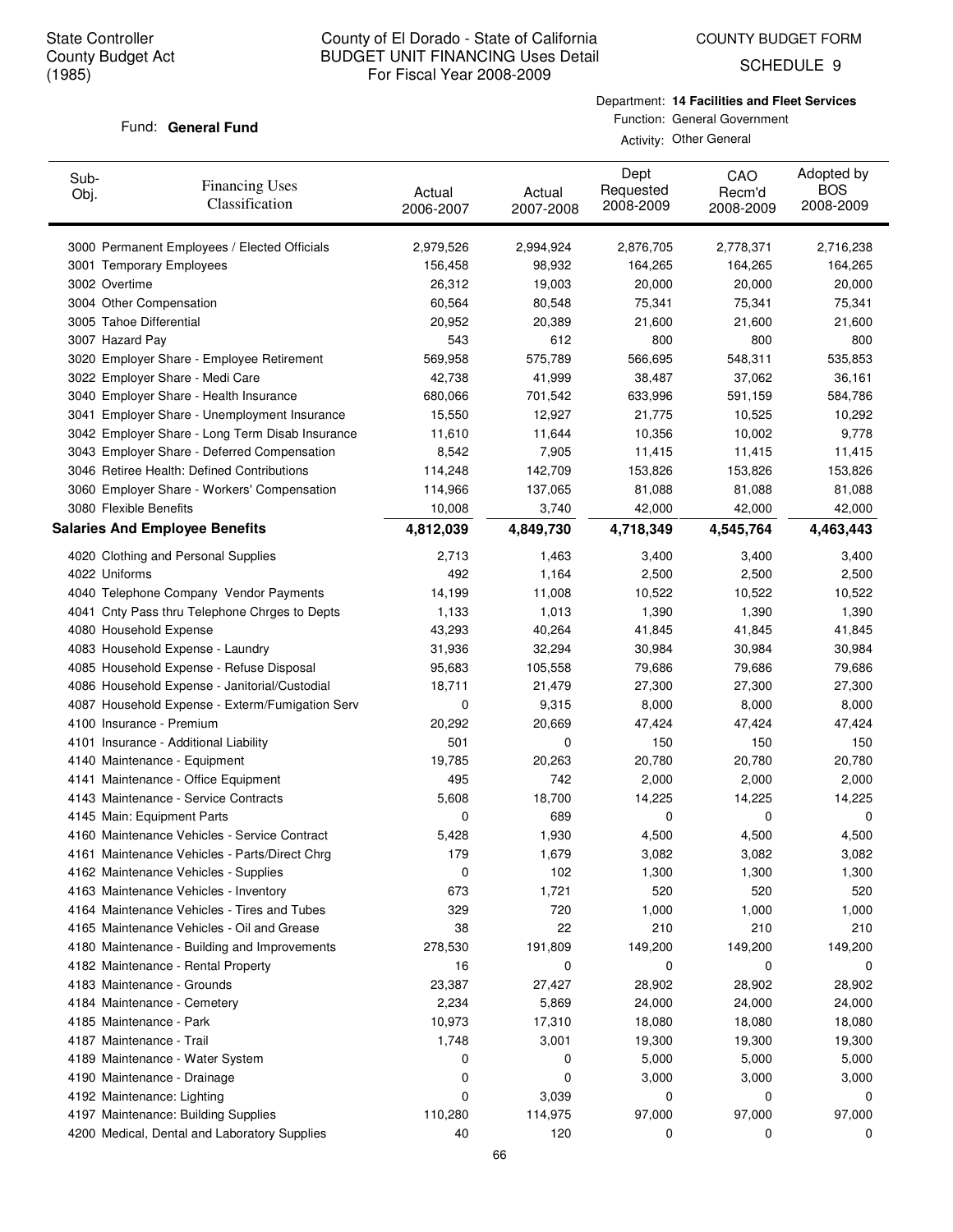COUNTY BUDGET FORM

SCHEDULE 9

## Fund: General Fund

Department: **14 Facilities and Fleet Services**

Function: General Government Activity: Other General

| Sub-<br>Obj.                 | <b>Financing Uses</b><br>Classification      | Actual<br>2006-2007 | Actual<br>2007-2008 | Dept<br>Requested<br>2008-2009 | CAO<br>Recm'd<br>2008-2009 | Adopted by<br><b>BOS</b><br>2008-2009 |
|------------------------------|----------------------------------------------|---------------------|---------------------|--------------------------------|----------------------------|---------------------------------------|
|                              | 4201 Medical Supplies - Field                | 39                  | 0                   | 0                              | 0                          | 0                                     |
| 4220 Memberships             |                                              | 2,001               | 1,075               | 2,759                          | 2,759                      | 2,759                                 |
|                              | 4240 Miscellaneous Expense                   | 16                  | 0                   | 3,000                          | 3,000                      | 3,000                                 |
| 4241 Cash Shortage           |                                              | 0                   | 0                   | 200                            | 200                        | 200                                   |
| 4260 Office Expense          |                                              | 21,540              | 16,430              | 11,590                         | 11,590                     | 11,590                                |
| 4261 Postage                 |                                              | 2,157               | 3,316               | 3,160                          | 3,160                      | 3,160                                 |
| 4262 Software                |                                              | 3,615               | 325                 | 4,451                          | 4,451                      | 4,451                                 |
|                              | 4263 Subscription / Newspaper / Journals     | 2,889               | 2,611               | 2,849                          | 2,849                      | 2,849                                 |
| 4264 Books / Manuals         |                                              | 634                 | 985                 | 2,275                          | 2,275                      | 2,275                                 |
| 4265 Law Books               |                                              | 225                 | 178                 | 550                            | 550                        | 550                                   |
| 4266 Printing / Duplicating  |                                              | 56,067              | 48,090              | 4,050                          | 4,050                      | 4,050                                 |
|                              | 4300 Professional and Specialized Services   | 80,060              | 12,346              | 330,100                        | 330,100                    | 380,100                               |
|                              | 4322 Medical and Sobriety Examinations       | 6,103               | 117                 | 1,220                          | 1,220                      | 1,220                                 |
|                              | 4324 Medical, Dental and Lab Services        | 0                   | 3,754               | 2,900                          | 2,900                      | 2,900                                 |
| 4333 Burial Services         |                                              | 695                 | 4,680               | 5,000                          | 5,000                      | 5,000                                 |
|                              | 4334 Fire Prevention and Inspection          | 0                   | 27,708              | 35,540                         | 35,540                     | 35,540                                |
|                              | 4400 Publication and Legal Notices           | 241                 | 320                 | 1,520                          | 1,520                      | 1,520                                 |
|                              | 4420 Rents and Leases - Equipment            | 154,786             | 143,793             | 49,840                         | 49,840                     | 49,840                                |
| 4421 Security System         |                                              | 2,280               | 2,328               | 0                              | 0                          | 0                                     |
|                              | 4440 Rents and Leases- Building/Improvements | 4,400               | 20,727              | 840                            | 840                        | 840                                   |
|                              | 4460 Small Tools and Instruments             | 3,463               | 4,541               | 6,200                          | 6,200                      | 6,200                                 |
| 4461 Minor Equipment         |                                              | 18,841              | 15,744              | 12,850                         | 12,850                     | 12,850                                |
|                              | 4462 Minor Computer Equipment                | 16,902              | 506                 | 0                              | 0                          | 0                                     |
|                              | 4463 Minor Telephone and Radio Equipment     | 3,140               | 184                 | 3,050                          | 3,050                      | 3,050                                 |
|                              | 4465 Minor Vehicle Equipment                 | 0                   | 4,730               | 5,400                          | 5,400                      | 5,400                                 |
|                              | 4500 Special Departmental Expense            | 5,412               | 420                 | 4,718                          | 9,718                      | 10,118                                |
| 4501 Special Projects        |                                              | 24,876              | 9,894               | 0                              | 0                          | 6,978                                 |
| 4503 Staff Development       |                                              | 2,823               | 1,820               | 3,860                          | 3,860                      | 3,860                                 |
|                              | 4506 Film Development/Photography Supplies   | 0                   | 499                 | 1,200                          | 1,200                      | 1,200                                 |
|                              | 4507 Fire and Safety Supplies                | 0                   | 122                 | 0                              | 0                          | 0                                     |
|                              | 4512 Print Shop Inventory - General Serv     | 60,907              | 28,283              | 0                              | 0                          | 0                                     |
|                              | 4513 Central Stores Inventory - General Serv | 282,455             | 263,841             | 0                              |                            | 0                                     |
|                              | 4514 Bulk Postage Purchase - General Serv    |                     |                     | 0                              | 0<br>0                     | 0                                     |
|                              |                                              | 323,452             | 336,248             |                                |                            |                                       |
|                              | 4515 Bulk Fuel Purchase - Fleet              | 0                   | 81                  | 0                              | 0                          | 0                                     |
| 4529 Software License        |                                              | 3,259               | 16,283              | 16,560                         | 16,560                     | 16,560                                |
|                              | 4537 Enforcement: River Management Plan      | 0                   | 0                   | 200                            | 200                        | 200                                   |
|                              | 4550 Central Stores Inventory Offset         | $-270,753$          | $-259,012$          | 0                              | 0                          | 0                                     |
|                              | 4551 Bulk Postage Purchase Offset            | $-276,593$          | -284,596            | 0                              | 0                          | 0                                     |
| 4564 Herbicide               |                                              | 0                   | 0                   | 5,000                          | 5,000                      | 5,000                                 |
| 4571 Signs                   |                                              | 1,900               | 4,768               | 24,623                         | 24,623                     | 27,546                                |
|                              | 4600 Transportation and Travel               | 2,344               | 1,842               | 5,475                          | 5,475                      | 5,475                                 |
|                              | 4602 Employee - Private Auto Mileage         | 3,759               | 5,568               | 5,700                          | 5,700                      | 5,700                                 |
|                              | 4604 Volunteer - Private Auto Mileage        | 0                   | 154                 | 0                              | 0                          | 0                                     |
|                              | 4605 Vehicle - Rent Or Lease                 | 64,058              | 60,940              | 74,216                         | 74,216                     | 74,216                                |
| 4606 Fuel Purchases          |                                              | 45,554              | 57,610              | 50,433                         | 50,433                     | 50,433                                |
| 4620 Utilities               |                                              | 821,485             | 880,728             | 912,945                        | 912,945                    | 912,945                               |
| <b>Services And Supplies</b> |                                              | 2,163,723           | 2,094,329           | 2,239,574                      | 2,244,574                  | 2,304,875                             |
|                              | 5060 Retirement of Other Long Term Debt      | 138,586             | 144,895             | 175,652                        | 175,652                    | 175,652                               |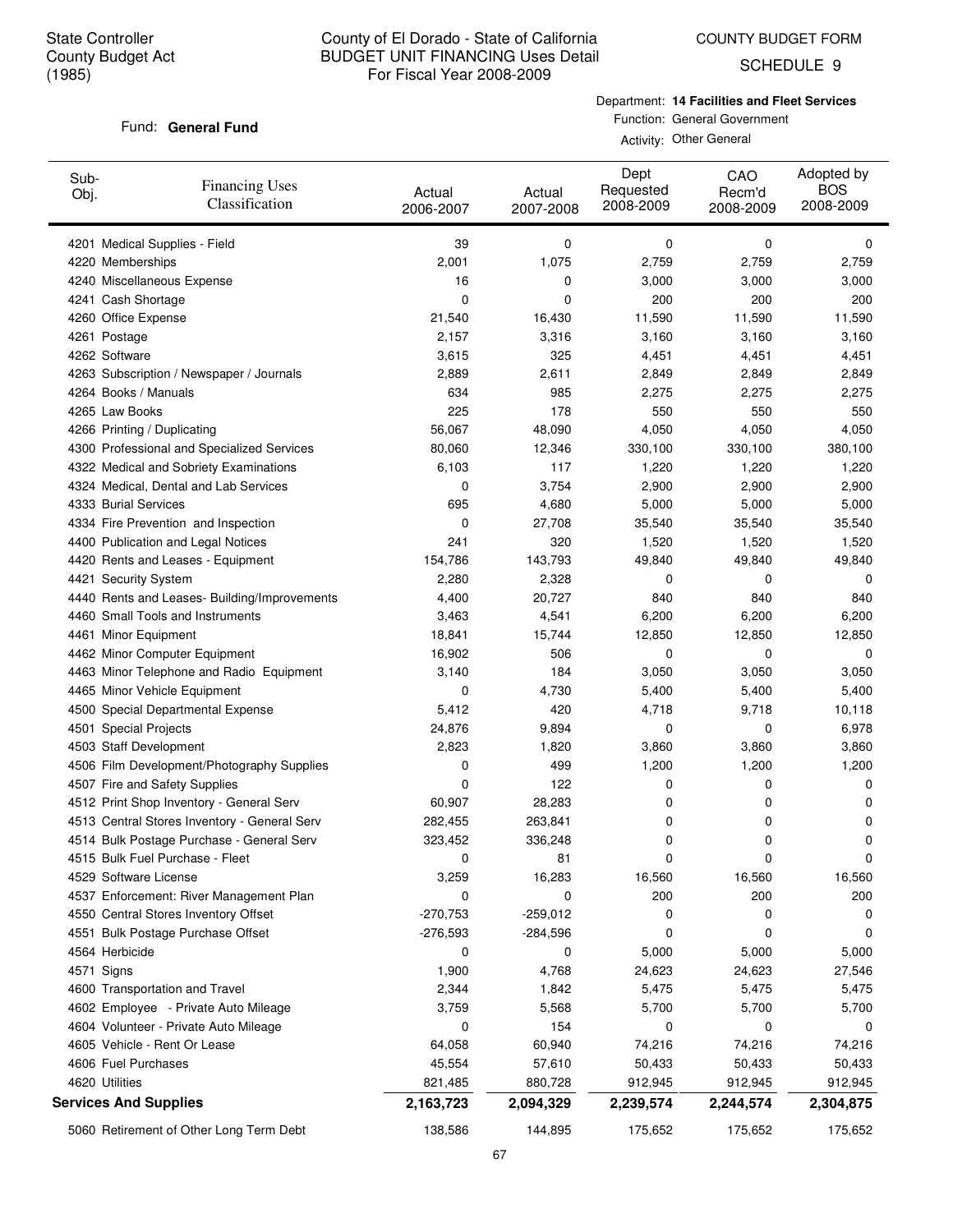COUNTY BUDGET FORM

SCHEDULE 9

## Fund: General Fund

Department: **14 Facilities and Fleet Services** Function: General Government

| Sub-<br><b>Financing Uses</b><br>Obj.<br>Classification                         | Actual<br>2006-2007 | Actual<br>2007-2008 | Dept<br>Requested<br>2008-2009 | CAO<br>Recm'd<br>2008-2009 | Adopted by<br><b>BOS</b><br>2008-2009 |
|---------------------------------------------------------------------------------|---------------------|---------------------|--------------------------------|----------------------------|---------------------------------------|
| 5100 Interest On Other Long Term Debt                                           | 37,066              | 30,757              | 23,987                         | 23,987                     | 23,987                                |
| 5180 Taxes and Assessments                                                      | 918                 | 233                 | 385                            | 385                        | 385                                   |
| 5240 Contribution To Non-county Governmental                                    | 25,000              | 20,000              | 25,000                         | 25,000                     | 25,000                                |
| 5300 Interfund Expenditures                                                     | 37,157              | 72,053              | 84,280                         | 84,280                     | 99,280                                |
| 5306 Intrfnd Exp: Central Duplicating                                           | 0                   | 120                 | 0                              | 0                          | 0                                     |
| 5310 Intrfnd Exp: County Counsel                                                | 0                   | 0                   | 2,000                          | 2,000                      | 2,000                                 |
| 5320 Intrfnd Exp: Network Support                                               | 0                   | 2,159               | 0                              | 0                          | 0                                     |
| 5322 Intrfnd Exp: Privacy/Compliance Program                                    | 0                   | 0                   | 4,744                          | $\mathbf 0$                | 0                                     |
| <b>Other Charges</b>                                                            | 238,727             | 270,216             | 316,048                        | 311,304                    | 326,304                               |
| 6020 Fixed Assets - Building and Improvement                                    | 28,180              | 0                   | 0                              | 0                          | 0                                     |
| 6023 Fixed Assets - Construction                                                | 0                   | 0                   | 8,000                          | 8,000                      | 8,000                                 |
| 6040 Fixed Assets - Equipment                                                   | 71,714              | 28,246              | 14,000                         | 9,000                      | 9,000                                 |
| 6045 Fixed Assets - Vehicles                                                    | 0                   | 2,968               | 5,000                          | 5,000                      | 5,000                                 |
| <b>Fixed Assets</b>                                                             | 99,894              | 31,214              | 27,000                         | 22,000                     | 22,000                                |
| 7000 Operating Transfers Out                                                    | 0                   | 0                   | 40,427                         | 40,427                     | 40,427                                |
| 7001 Operating Transfers Out: Fleet                                             | 37,651              | 0                   | 0                              | 0                          | 0                                     |
| <b>Other Financing Uses</b>                                                     | 37,651              | 0                   | 40,427                         | 40,427                     | 40,427                                |
| 7200 Intrafund Transfers                                                        | 2,418               | 6,843               | 31,239                         | 69,597                     | 69,597                                |
| 7220 Intrafnd: Telephone Equipment and Support                                  | 26,933              | 27,372              | 34,128                         | 34,128                     | 34,128                                |
| 7221 Intrafnd: Radio Equipment and Support                                      | 0                   | 0                   | 100                            | 100                        | 100                                   |
| 7223 Intrafnd: Mail Service                                                     | $-100,018$          | 5,889               | 4,947                          | 4,947                      | 4,947                                 |
| 7224 Intrafnd: Stores Support                                                   | $-105,721$          | 17,100              | 14,460                         | 14,460                     | 14,460                                |
| 7225 Intrafnd: Central Duplicating                                              | $-182,954$          | 7,257               | 2,900                          | 2,900                      | 2,900                                 |
| 7226 Intrafnd: Lease Administration Fee                                         | $-37,972$           | 0                   | 0                              | 0                          | 0                                     |
| 7227 Intrafnd: Internal Data Processing                                         | 48,979              | 38,445              | 42,092                         | 42,092                     | 42,092                                |
| 7229 Intrafnd: PC Support                                                       | 4,340               | 6,488               | 6,430                          | 6,430                      | 6,430                                 |
| 7231 Intrafnd: IS Programming Support                                           | 3,270               | 5,700               | 6,310                          | 6,310                      | 6,310                                 |
| 7232 Intrafnd: Maint Bldg & Improvmnts                                          | $-185,134$          | 321                 | 11,000                         | 11,000                     | 11,000                                |
| 7234 Intrafnd: Network Support                                                  | 37,329              | 51,035              | 55,926                         | 55,926                     | 55,926                                |
| <b>Intrafund Transfers</b>                                                      | -488,530            | 166,449             | 209,532                        | 247,890                    | 247,890                               |
| 7350 Intrfnd Abatemnt: Only General Fund                                        | 0                   | $-728$              | $-16,639$                      | $-54,997$                  | $-54,997$                             |
| 7357 Intrfnd Abatemnt: Mail Service                                             | 0                   | $-115,594$          | 0                              | 0                          | 0                                     |
| 7358 Intrfnd Abatemnt: Stores Support                                           | 0                   | $-125,434$          | 0                              | 0                          | 0                                     |
| 7359 Intrfnd Abatemnt: Central Duplicating                                      | 0                   | $-118,144$          | 0                              | 0                          | 0                                     |
| 7360 Intrfnd Abatemnt: Lease Administration Fee                                 | 0                   | $-16,988$           | $-32,718$                      | $-32,718$                  | $-32,718$                             |
| 7366 Intrfnd Abatemnt: Maint Bldg & Improvmnts                                  | 0                   | $-231,659$          | $-173,864$                     | $-173,864$                 | $-173,864$                            |
| <b>Intrafund Abatement</b>                                                      | 0                   | $-608,548$          | $-223,221$                     | $-261,579$                 | $-261,579$                            |
| <b>Total Financing Uses</b>                                                     | 6,863,505           | 6,803,390           | 7,327,708                      | 7,150,379                  | 7,143,359                             |
| Less Department Estimated Revenues                                              | 1,783,888           | 1,759,031           | 1,633,893                      | 1,867,645                  | 1,942,946                             |
| <b>Department Use of Other General</b><br><b>Fund Sources (Net County Cost)</b> | 5,079,616           | 5,044,359           | 5,693,815                      | 5,282,734                  | 5,200,413                             |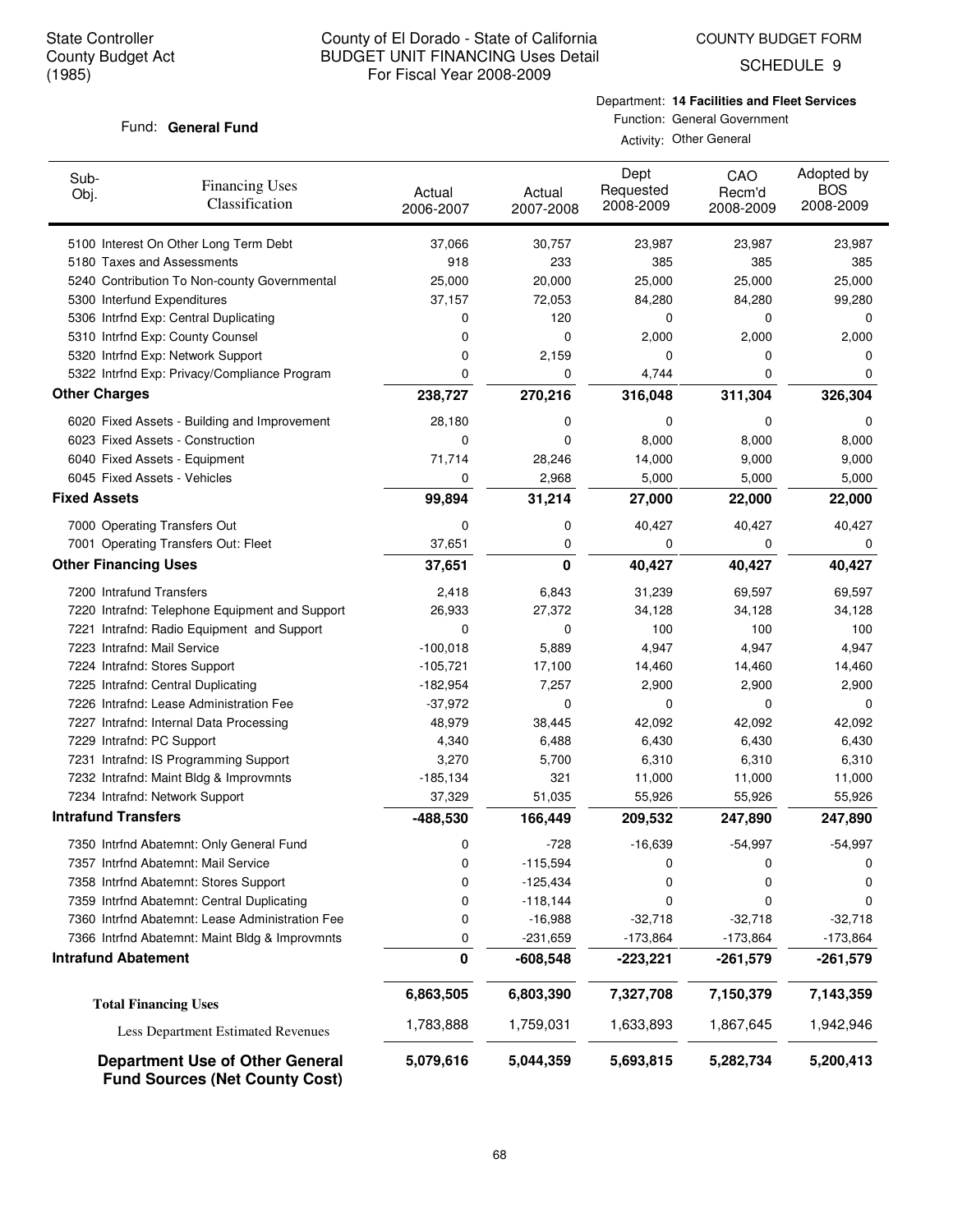SCHEDULE 9

#### Fund: Special Aviation

## Department: **14 Special Aviation** Function: Public Ways and Facilities

Activity: Transportation Terminals

| Sub-<br>Obj.                 | <b>Financing Uses</b><br><b>Classification</b>                   | Actual<br>2006-2007 | Actual<br>2007-2008 | Dept<br>Requested<br>2008-2009 | CAO<br>Recm'd<br>2008-2009 | Adopted by<br><b>BOS</b><br>2008-2009 |
|------------------------------|------------------------------------------------------------------|---------------------|---------------------|--------------------------------|----------------------------|---------------------------------------|
| 7000 Operating Transfers Out |                                                                  | 20,000              | 20,000              | 0                              | 0                          | $\Omega$                              |
| <b>Other Financing Uses</b>  |                                                                  | 20,000              | 20,000              | 0                              | 0                          | 0                                     |
|                              | <b>Total Financing Uses</b>                                      |                     | 20,000              | 0                              | 0                          | 0                                     |
|                              | <b>Less Department Estimated Revenues</b>                        | 20,000              | 20.106              | 0                              | $\Omega$                   | 0                                     |
|                              | <b>Department Use of Special Aviation</b><br><b>Fund Balance</b> |                     | $-106$              | 0                              | 0                          | 0                                     |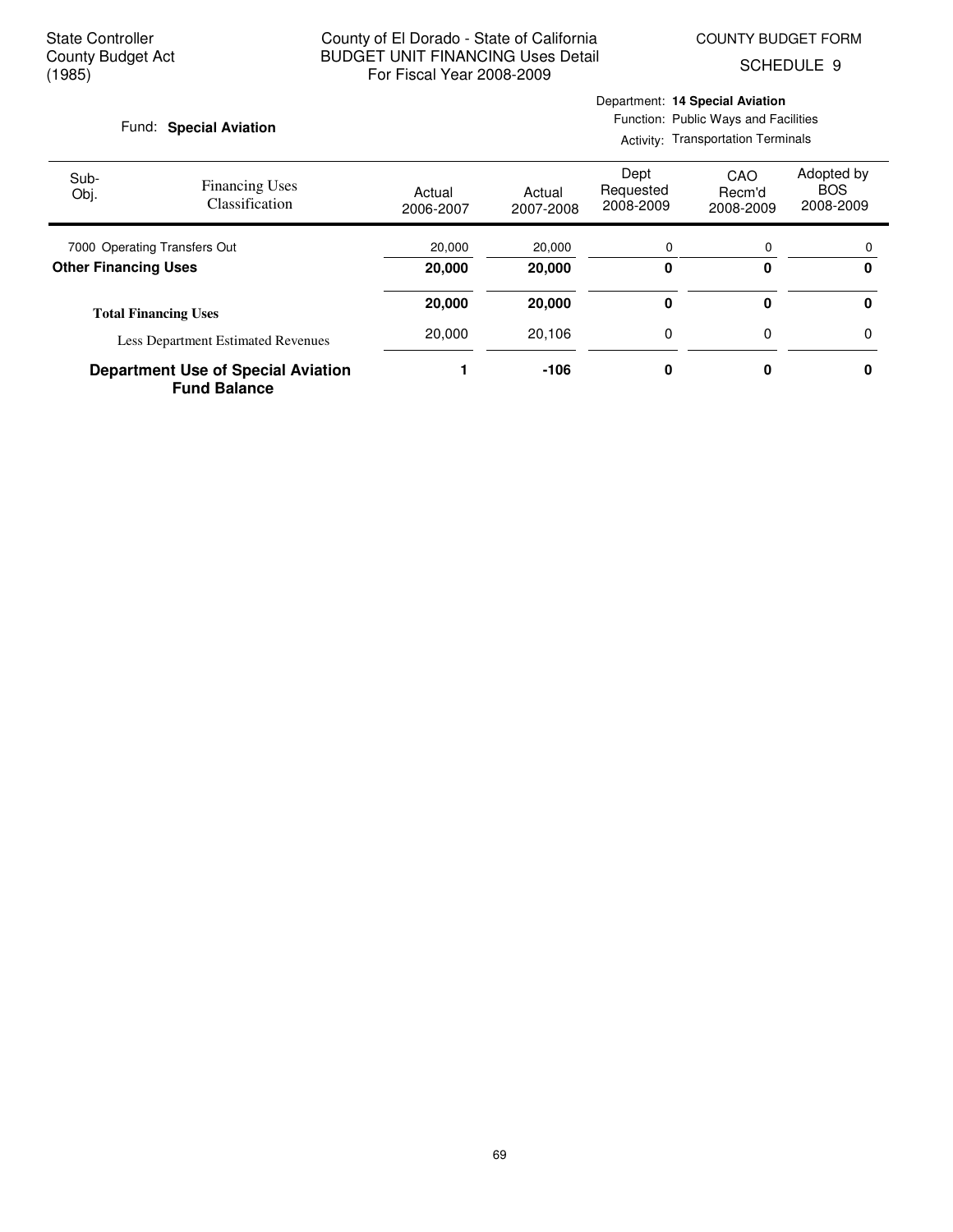Fund: Placerville Union Cemetery

## County of El Dorado - State of California BUDGET UNIT FINANCING Uses Detail For Fiscal Year 2008-2009

COUNTY BUDGET FORM

SCHEDULE 9

# Department: **14 Placerville Union Cemetery**

Function: Public Protection Activity: Other Protection

| Sub-<br>Obj.                 | <b>Financing Uses</b><br>Classification                                    | Actual<br>2006-2007 | Actual<br>2007-2008 | Dept<br>Requested<br>2008-2009 | CAO<br>Recm'd<br>2008-2009 | Adopted by<br><b>BOS</b><br>2008-2009 |
|------------------------------|----------------------------------------------------------------------------|---------------------|---------------------|--------------------------------|----------------------------|---------------------------------------|
|                              | 4180 Maintenance - Building and Improvements                               | 20,665              | 0                   | 0                              | 0                          | 0                                     |
|                              | 4183 Maintenance - Grounds                                                 | 1,484               | 137                 | 2,000                          | 2,000                      | 2,000                                 |
|                              | 4184 Maintenance - Cemetery                                                | 24,563              | 22,499              | 23,500                         | 23,500                     | 23,500                                |
| 4261 Postage                 |                                                                            | 10                  | 8                   | 0                              | $\Omega$                   | $\Omega$                              |
|                              | 4300 Professional and Specialized Services                                 | 0                   | 25,935              | 44,500                         | 44,500                     | 44,500                                |
| 4333 Burial Services         |                                                                            | 14,125              | 10,275              | 15,000                         | 15,000                     | 15,000                                |
|                              | 4400 Publication and Legal Notices                                         | 0                   | $\Omega$            | 100                            | 100                        | 100                                   |
| 4620 Utilities               |                                                                            | 157                 | 248                 | 500                            | 500                        | 500                                   |
| <b>Services And Supplies</b> |                                                                            | 61,004              | 59,102              | 85,600                         | 85,600                     | 85,600                                |
|                              | 5300 Interfund Expenditures                                                | 7,645               | 0                   | 0                              | 0                          | 5,000                                 |
| <b>Other Charges</b>         |                                                                            | 7,645               | 0                   | 0                              | $\bf{0}$                   | 5,000                                 |
|                              | 7200 Intrafund Transfers                                                   | 0                   | 0                   | 5,000                          | 5,000                      | 0                                     |
| <b>Intrafund Transfers</b>   |                                                                            | $\mathbf 0$         | 0                   | 5,000                          | 5,000                      | 0                                     |
|                              | <b>Total Financing Uses</b>                                                | 68,649              | 59,102              | 90,600                         | 90,600                     | 90,600                                |
|                              | Less Department Estimated Revenues                                         | 169,416             | 24,680              | 29,788                         | 29,788                     | 29,788                                |
|                              | <b>Department Use of Placerville</b><br><b>Union Cemetery Fund Balance</b> | -100,767            | 34,421              | 60,812                         | 60,812                     | 60,812                                |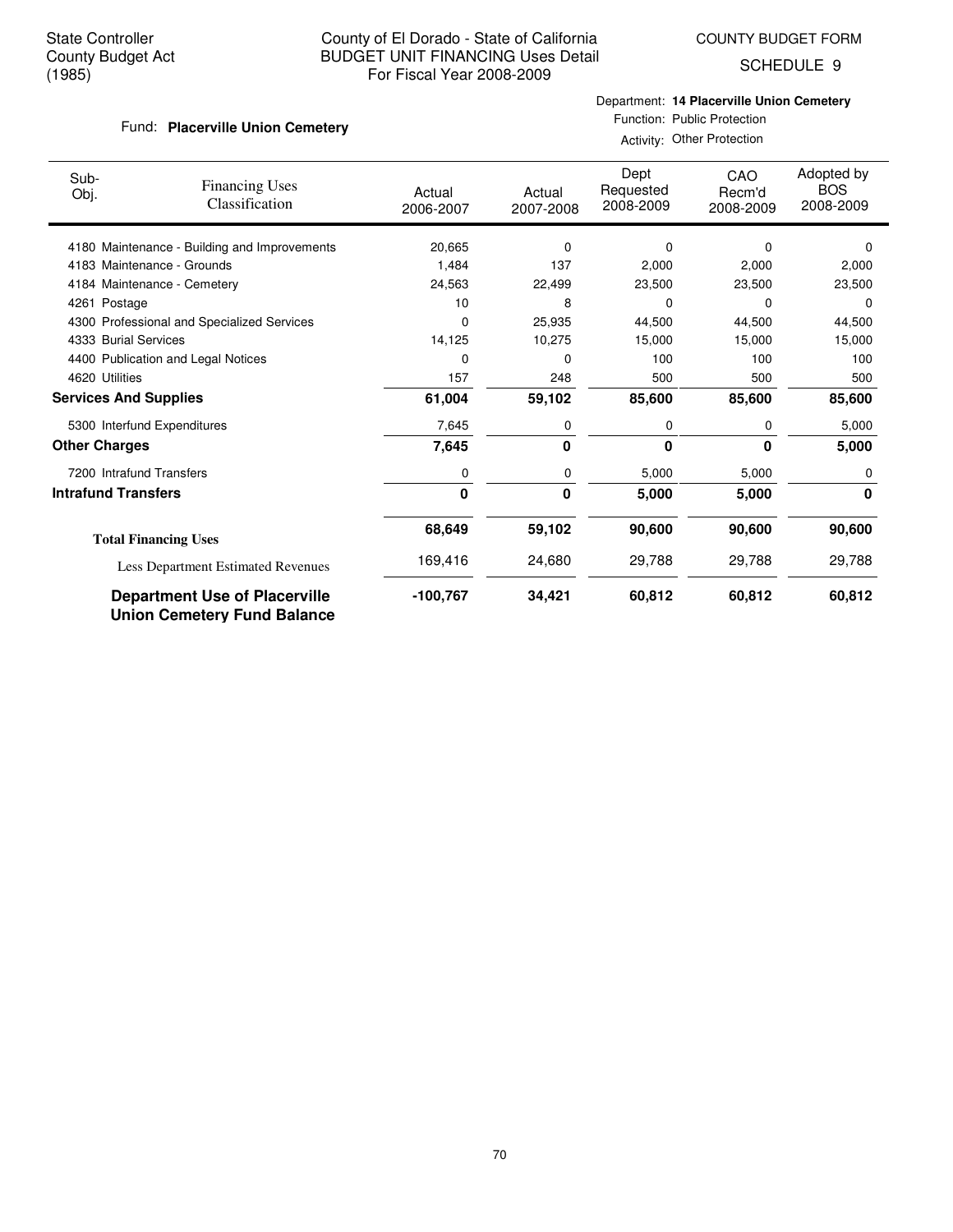COUNTY BUDGET FORM

SCHEDULE 9

## Fund: **Accumulative Capital Outlay**

Department: **14 Accumulative Capital Outlay**

Function: General Government Activity: Plant Acquisition

| Sub-<br>Obj.                 | <b>Financing Uses</b><br>Classification                                            | Actual<br>2006-2007 | Actual<br>2007-2008 | Dept<br>Requested<br>2008-2009 | CAO<br>Recm'd<br>2008-2009 | Adopted by<br><b>BOS</b><br>2008-2009 |
|------------------------------|------------------------------------------------------------------------------------|---------------------|---------------------|--------------------------------|----------------------------|---------------------------------------|
|                              | 4041 Cnty Pass thru Telephone Chrges to Depts                                      | 14                  | 1                   | 0                              | 0                          | 0                                     |
| 4187 Maintenance - Trail     |                                                                                    | 0                   | 213                 | 0                              | 0                          | 0                                     |
| 4261 Postage                 |                                                                                    | 465                 | 1,041               | 0                              | 0                          | 0                                     |
|                              | 4300 Professional and Specialized Services                                         | 10,120              | 230,313             | 150,000                        | 150,000                    | 150,000                               |
|                              | 4400 Publication and Legal Notices                                                 | 253                 | 3,809               | 0                              | 0                          | 0                                     |
| 4461 Minor Equipment         |                                                                                    | 2,017               | 11,151              | 0                              | 0                          | 0                                     |
|                              | 4500 Special Departmental Expense                                                  | 340                 | 0                   | 0                              | 0                          | 0                                     |
| 4501 Special Projects        |                                                                                    | 0                   | 82,000              | 0                              | 0                          | 0                                     |
| <b>Services And Supplies</b> |                                                                                    | 13,209              | 328,527             | 150,000                        | 150,000                    | 150,000                               |
|                              | 5300 Interfund Expenditures                                                        | 51,089              | 149,575             | 170,000                        | 170,000                    | 130,000                               |
|                              | 5301 Intrfnd Exp: Telephone Equip & Support                                        | 4,275               | 9,974               | 0                              | 0                          | 0                                     |
|                              | 5306 Intrfnd Exp: Central Duplicating                                              | 6,683               | 10,069              | 0                              | 0                          | 0                                     |
|                              | 5308 Intrfnd Exp: Internal Data Processing                                         | 3,402               | 3,674               | 0                              | 0                          | 0                                     |
|                              | 5318 Intrfnd Exp: Maint Buildg & Imprymnts                                         | 24,958              | 1,277               | 0                              | 0                          | 0                                     |
| <b>Other Charges</b>         |                                                                                    | 90,407              | 174,570             | 170,000                        | 170,000                    | 130,000                               |
| 6000 Fixed Assets - Land     |                                                                                    | 0                   | 65,000              | 0                              | 0                          | 0                                     |
|                              | 6022 Fixed Assets - Project Management                                             | 732,993             | 756,035             | 0                              | $\Omega$                   | O                                     |
|                              | 6023 Fixed Assets - Construction                                                   | 3,384,702           | 4,955,936           | 14,893,868                     | 14,893,868                 | 13,797,244                            |
|                              | 6040 Fixed Assets - Equipment                                                      | 72,061              | 10,890              | 0                              | 0                          | 0                                     |
| <b>Fixed Assets</b>          |                                                                                    | 4,189,756           | 5,787,861           | 14,893,868                     | 14,893,868                 | 13,797,244                            |
|                              | 7000 Operating Transfers Out                                                       | 320,000             | 320,000             | 420,000                        | 420,000                    | 420,000                               |
| <b>Other Financing Uses</b>  |                                                                                    | 320,000             | 320,000             | 420,000                        | 420,000                    | 420,000                               |
|                              | <b>Total Financing Uses</b>                                                        | 4,613,371           | 6,610,958           | 15,633,868                     | 15,633,868                 | 14,497,244                            |
|                              | <b>Less Department Estimated Revenues</b>                                          | 4,315,938           | 6,047,907           | 13,457,754                     | 13,457,754                 | 12,596,320                            |
|                              | <b>Department Use of Accum. Capital</b><br><b>Outlay Fund Balance and Reserves</b> | 297,433             | 563,051             | 2,176,114                      | 2,176,114                  | 1,900,924                             |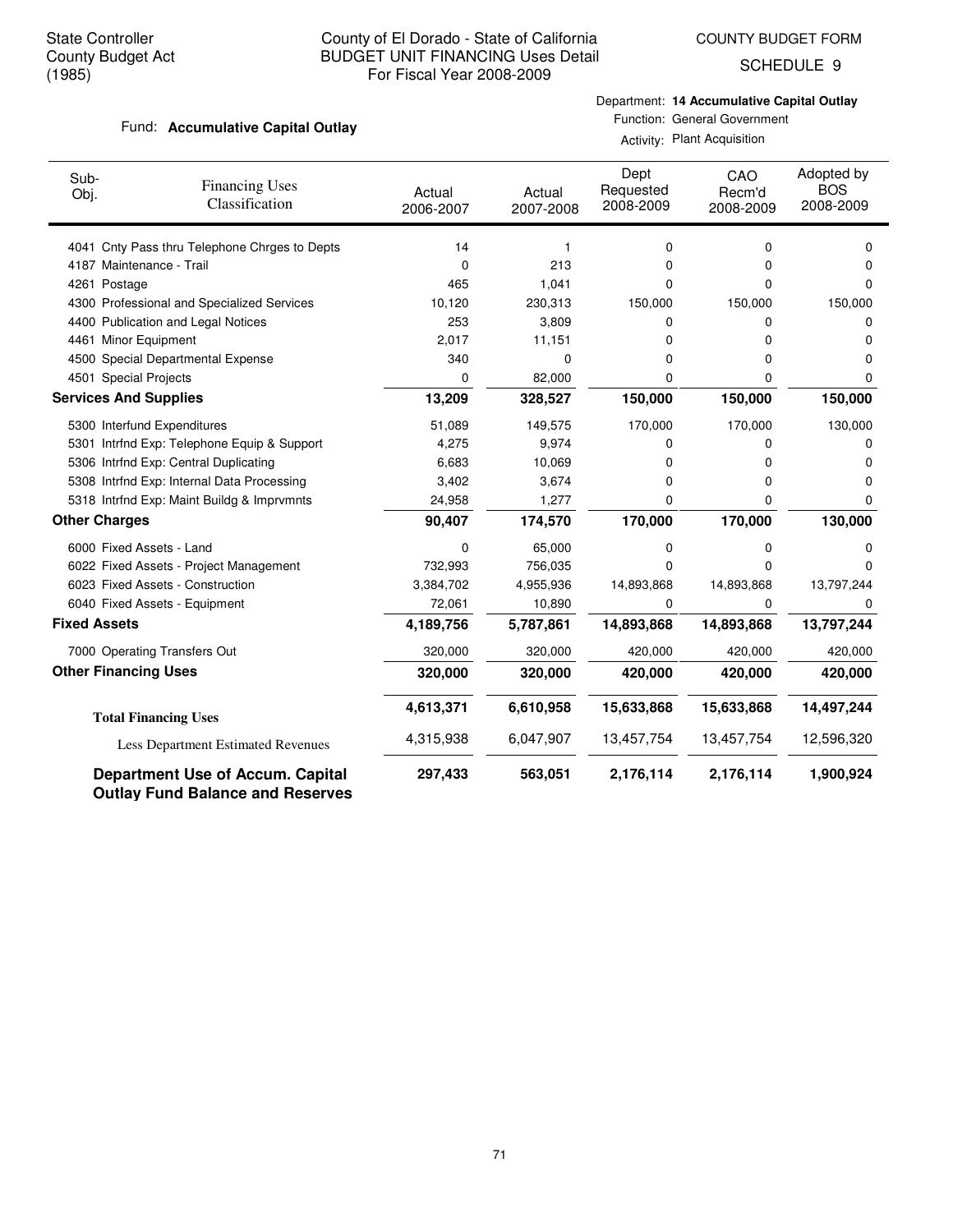|           | <b>Facilities and Fleet</b>                                           |               |                                  |  |  |  |  |  |  |
|-----------|-----------------------------------------------------------------------|---------------|----------------------------------|--|--|--|--|--|--|
|           | FY 2008-09 ACO Fund Budget                                            |               |                                  |  |  |  |  |  |  |
|           | <b>WORKPLAN</b>                                                       |               |                                  |  |  |  |  |  |  |
|           | <b>New Facility Projects</b>                                          |               |                                  |  |  |  |  |  |  |
| Project # | <b>Project Title</b>                                                  | <b>Amount</b> | <b>Funding Source</b>            |  |  |  |  |  |  |
| 09-00     | <b>Countywide Special Projects</b>                                    | 70,000        | <b>ACO Fund Balance</b>          |  |  |  |  |  |  |
| 09-00B    | Countywide Deferred Maintenance - Elevators,<br>Chillers, Roof Repair | 75,000        | <b>ACO Fund Balance</b>          |  |  |  |  |  |  |
| 09-02     | Countywide HVAC Replacements                                          | 50,000        | <b>ACO Fund Balance</b>          |  |  |  |  |  |  |
| 09-03     | Countywide Exterior Painting                                          | 100,000       | <b>ACO Fund Balance</b>          |  |  |  |  |  |  |
| 09-04     | Countywide - Mold/Lead/Asbestos Abatement                             | 25,000        | <b>ACO</b> Fund Balance          |  |  |  |  |  |  |
| $09-05$   | Countywide - Parking Lot Repair / Expand / Lighting                   | 31,000        | <b>ACO Fund Balance</b>          |  |  |  |  |  |  |
| 09-08     | Countywide Parking Lot Improvements                                   | 70,000        | <b>ACO Fund Balance</b>          |  |  |  |  |  |  |
| 09-09     | Sheriff PVL - Jail Infrastructure Development                         | 325,000       | Criminal Justice Spec. Rev. Fund |  |  |  |  |  |  |
| $09-10$   | Probation PVL - Juv Hall Security Cameras &<br>Recording Upgrade      | 35,000        | Criminal Justice Spec. Rev. Fund |  |  |  |  |  |  |
| $09-11$   | Probation SLT - Juv Hall Security Camera in Pod Area                  | 9,000         | Criminal Justice Spec. Rev. Fund |  |  |  |  |  |  |
| $09-12$   | District Attorney PVL - Building Expansion                            | 50,000        | Criminal Justice Spec. Rev. Fund |  |  |  |  |  |  |
| 09-13     | District Attorney PVL - HVAC Work                                     | 75,000        | Criminal Justice Spec. Rev. Fund |  |  |  |  |  |  |
| $09-14$   | Court ADA Improvements - Cameron Park / SLT<br>Courthouse             | 260,000       | <b>ACO Revenues</b>              |  |  |  |  |  |  |
| $09-15$   | ADA Improvements - Building C                                         | 225,000       | <b>ACO Revenues</b>              |  |  |  |  |  |  |
| $09-16$   | Countywide ADA Evaluation / Plan / Compliance<br>Repair               | 200,000       | <b>ACO Revenues</b>              |  |  |  |  |  |  |
| $09-17$   | Countywide Storm Water Compliance                                     | 30,000        | <b>ACO Revenues</b>              |  |  |  |  |  |  |
| $09-18$   | Atrium Repair - Building B                                            | 35,000        | <b>ACO Revenues</b>              |  |  |  |  |  |  |
| $09-19$   | Facilities and Fleet - Building Renovation                            | 50,000        | <b>ACO Revenues</b>              |  |  |  |  |  |  |
| 09-20     | Cooling Tower Replacement - Buildings A & B                           | 80,000        | <b>ACO Revenues</b>              |  |  |  |  |  |  |
| $09 - 21$ | Mental Health - Crisis Residential Center                             | 30,000        | <b>Mental Health</b>             |  |  |  |  |  |  |
| 09-22     | Animal Control - SLT Backup Generator                                 | 21,000        | <b>ACO Revenues</b>              |  |  |  |  |  |  |
|           | <b>Total New Projects</b>                                             | \$1,846,000   |                                  |  |  |  |  |  |  |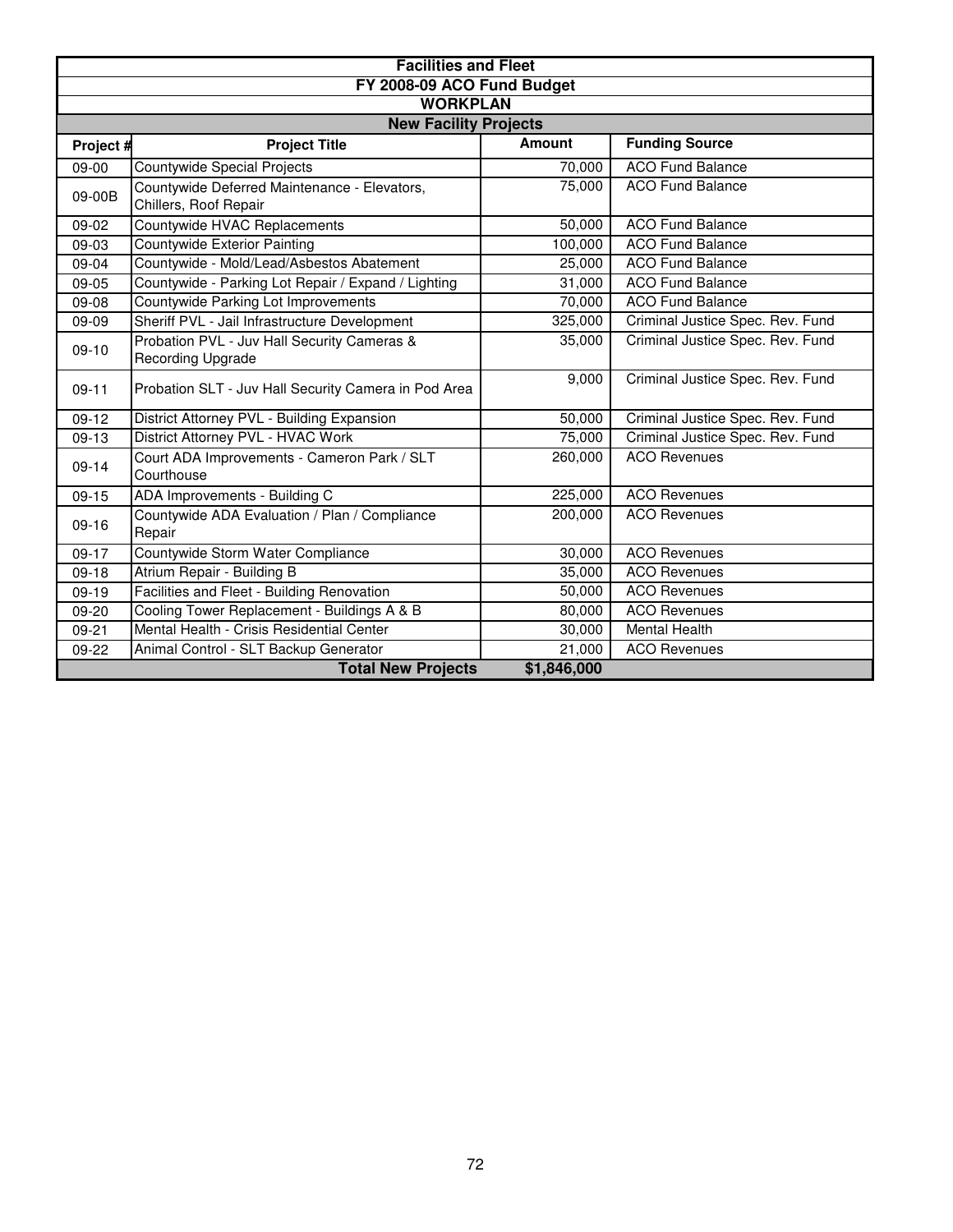| <b>Facilities and Fleet</b>        |                                                                      |                    |                                          |  |  |  |  |  |  |
|------------------------------------|----------------------------------------------------------------------|--------------------|------------------------------------------|--|--|--|--|--|--|
| FY 2008-09 ACO Fund Budget         |                                                                      |                    |                                          |  |  |  |  |  |  |
| <b>WORKPLAN</b>                    |                                                                      |                    |                                          |  |  |  |  |  |  |
| <b>Carryover Facility Projects</b> |                                                                      |                    |                                          |  |  |  |  |  |  |
|                                    |                                                                      |                    |                                          |  |  |  |  |  |  |
| Project #                          | Project Title                                                        | Amount             | <b>Funding Source</b>                    |  |  |  |  |  |  |
| $01 - 16$                          | Court PVL - Courthouse Main Street -                                 | 86,000             | Court Construction Spec. Rev. Fund       |  |  |  |  |  |  |
| $01-17C$                           | Court SLT - Re-roof                                                  | 125,084            | Misc Reimbursement                       |  |  |  |  |  |  |
| 04-08                              | Probation Juvenile Hall PVL - New                                    | 54,684             | Criminal Justice Spec. Rev. Fund         |  |  |  |  |  |  |
| $04-18$                            | Animal Control PVL - Animal Control                                  | 3,006,033          | <b>General Fund Contribution</b>         |  |  |  |  |  |  |
| 04-18B                             | Animal Control PVL - Add'l Funding                                   | 1,267,638          | <b>General Fund Contribution</b>         |  |  |  |  |  |  |
|                                    | 04-18C Animal Control PVL - TSF                                      | 2,100,000          | <b>Tobacco Settlement Funds</b>          |  |  |  |  |  |  |
| $05-17$                            | District Attorney PVL - Parking Lot<br>Striping & Handicap Space     | $\overline{3,500}$ | Criminal Justice Spec. Rev. Fund         |  |  |  |  |  |  |
| $05-18$                            | Probation Juvenile Hall PVL - Control<br>Room Ergonomic Upgrade      | 32,730             | Criminal Justice Spec. Rev. Fund         |  |  |  |  |  |  |
| $05 - 20$                          | Public Health SLT - Clinic Assessment /<br>Correction for TB         | 27,890             | <b>ACO Fund Balance</b>                  |  |  |  |  |  |  |
| 05-28                              | Court PVL - Facilities Retrofit - Project<br>Management              | 15,694             | ACO Fund Balance - Court Transfer        |  |  |  |  |  |  |
| 05-28B                             | Court PVL - Facilities Retrofit -<br>Engineering / Assessments       | 21,265             | ACO Fund Balance - Court Transfer        |  |  |  |  |  |  |
| 05-36                              | IT Fire Suppression System                                           | 89,992             | <b>ACO Fund Balance</b>                  |  |  |  |  |  |  |
| 06-07                              | Court PVL - Office Relocation Bldg C                                 | 53,442             | <b>ACO Fund Balance - Court Transfer</b> |  |  |  |  |  |  |
| 06-16                              | Sheriff PVL - Jail Replace Smoke Detector                            | 55,746             | Criminal Justice Spec. Rev. Fund         |  |  |  |  |  |  |
| 06-20                              | Sheriff PVL - Jail - Replace Countertops<br>and Sink                 | 3,000              | Criminal Justice Spec. Rev. Fund         |  |  |  |  |  |  |
| 06-31                              | Human Services PVL - 931 Spring -<br><b>Install Card Lock System</b> | 5,000              | <b>ACO Fund Balance</b>                  |  |  |  |  |  |  |
| 06-32                              | Human Services PVL - Sr. Day - Remodel<br><b>Front Entry</b>         | 6,809              | <b>ACO Fund Balance</b>                  |  |  |  |  |  |  |
| 06-37                              | Advanced Planning & Asset Management                                 | 10,000             | <b>ACO Fund Balance</b>                  |  |  |  |  |  |  |
| 06-42A                             | Veterans Bldg - Paint Building                                       | 32,542             | <b>ACO Fund Balance</b>                  |  |  |  |  |  |  |
| 06-48B                             | Court PVL - ADR Courtroom Cameron Par                                | 152,139            | ADR - Special Revenue Fund               |  |  |  |  |  |  |
| 06-51C                             | Human Service EDH - Sr. Center - Phase<br>I - Sr. Nutrition          | 18,810             | <b>ACO Fund Balance</b>                  |  |  |  |  |  |  |
| 06-54                              | General Services - Grounds Storage Buildi                            | 13,668             | <b>ACO Fund Balance</b>                  |  |  |  |  |  |  |
| 06-54B                             | General Services - Grounds Storage Buildi                            | 15,000             | <b>ACO Fund Balance</b>                  |  |  |  |  |  |  |
| 06-61                              | Court PVL - Courthouse Main Street -                                 | 30,678             | ACO Fund Balance - Court Transfer        |  |  |  |  |  |  |
| 07-28                              | Public Health PVL - Replace Key Entry                                | 10,000             | <b>ACO Fund Balance</b>                  |  |  |  |  |  |  |
| 07-32                              | Sheriff PVL - Jail - Inmate Area Secured<br>Storage                  | 8,186              | Criminal Justice Spec. Rev. Fund         |  |  |  |  |  |  |
| 07-34                              | Sheriff PVL - Jail - Double Bunking - 40<br>Cells                    | 65,572             | Criminal Justice Spec. Rev. Fund         |  |  |  |  |  |  |
| 07-38                              | Sheriff SLT - Jail - Remodel Intoxilyzer<br>Room                     |                    | Criminal Justice Spec. Rev. Fund         |  |  |  |  |  |  |
| $07 - 40$                          | Sheriff SLT - Jail - Assessment Mold /                               | 4,123              | Criminal Justice Spec. Rev. Fund         |  |  |  |  |  |  |
| 07-40B                             | Sheriff SLT - Jail - Mold/Kitchen Remodel                            | 151,565            | Criminal Justice Spec. Rev. Fund         |  |  |  |  |  |  |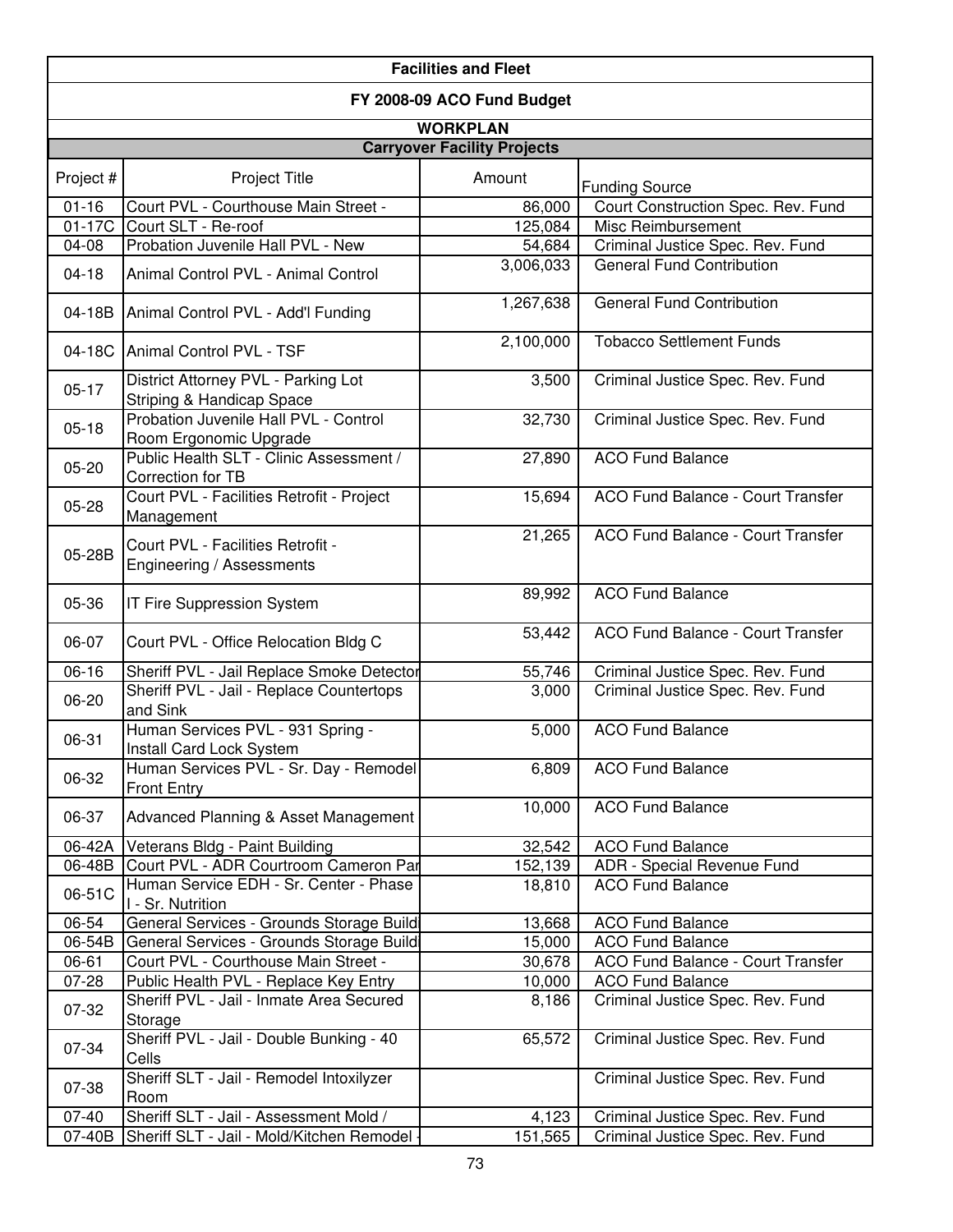|                                    | <b>Facilities and Fleet</b>              |           |                                  |  |  |  |  |  |
|------------------------------------|------------------------------------------|-----------|----------------------------------|--|--|--|--|--|
|                                    | <b>Facilities and Fleet</b>              |           |                                  |  |  |  |  |  |
|                                    | FY 2008-09 ACO Fund Budget               |           |                                  |  |  |  |  |  |
| <b>WORKPLAN</b>                    |                                          |           |                                  |  |  |  |  |  |
| <b>Carryover Facility Projects</b> |                                          |           |                                  |  |  |  |  |  |
| $07 - 41$                          | UCCE - Relocate and Remodel Space        | 75,000    | <b>ACO Fund Balance</b>          |  |  |  |  |  |
| $07 - 45$                          | Human Services EDH - Sr. Center -        | 29,717    | <b>General Fund Contribution</b> |  |  |  |  |  |
|                                    | 07-45A Human Services EDH - Sr. Center - | 15,113    | <b>ACO Fund Balance</b>          |  |  |  |  |  |
| 07-45X                             | Human Services EDH - Sr. Center -        | 220,000   | <b>ACO Revenues</b>              |  |  |  |  |  |
| 07-47                              | Sheriff PVL - Administration Building    | 732,227   | <b>General Fund Contribution</b> |  |  |  |  |  |
| 07-47A                             | Sheriff PVL - Parking Lot                | 10,000    | Criminal Justice Spec. Rev. Fund |  |  |  |  |  |
| $07-49$                            | Museum Expansion                         | 20,000    | <b>ACO Fund Balance</b>          |  |  |  |  |  |
| 08-07                              | Veterans Bldg - Improvements             | 15,271    | <b>ACO Fund Balance</b>          |  |  |  |  |  |
| 08-09                              | Mental Health PVL - PHF Parking Lot      | 1,144     | <b>ACO Fund Balance</b>          |  |  |  |  |  |
|                                    | Sinkhole Abatement                       |           |                                  |  |  |  |  |  |
| $08 - 11$                          | Tax Collector / Treasurer Office -       | 6,189     | <b>ACO Fund Balance</b>          |  |  |  |  |  |
|                                    | Renovations                              |           |                                  |  |  |  |  |  |
| $08-12$                            | General Services - Fleet Storage Shed    | 7,067     | <b>ACO Fund Balance</b>          |  |  |  |  |  |
| 08-14                              | Probation PVL - Plumbing Repairs         | 26,942    | <b>ACO Fund Balance</b>          |  |  |  |  |  |
| $08 - 16$                          | Probation - PVL Juv Hall Courtyard       |           | Criminal Justice Spec. Rev. Fund |  |  |  |  |  |
|                                    | Concrete                                 |           |                                  |  |  |  |  |  |
| $08-19$                            | <b>Veterans Monument - ADA Access</b>    | 17,121    | <b>General Fund Contribution</b> |  |  |  |  |  |
| 99-32                              | Sheriff SLT - Jail Shingle Replacement   | 121,300   | Criminal Justice Spec. Rev. Fund |  |  |  |  |  |
|                                    | <b>Total Carryover Projects</b>          | 8,763,881 |                                  |  |  |  |  |  |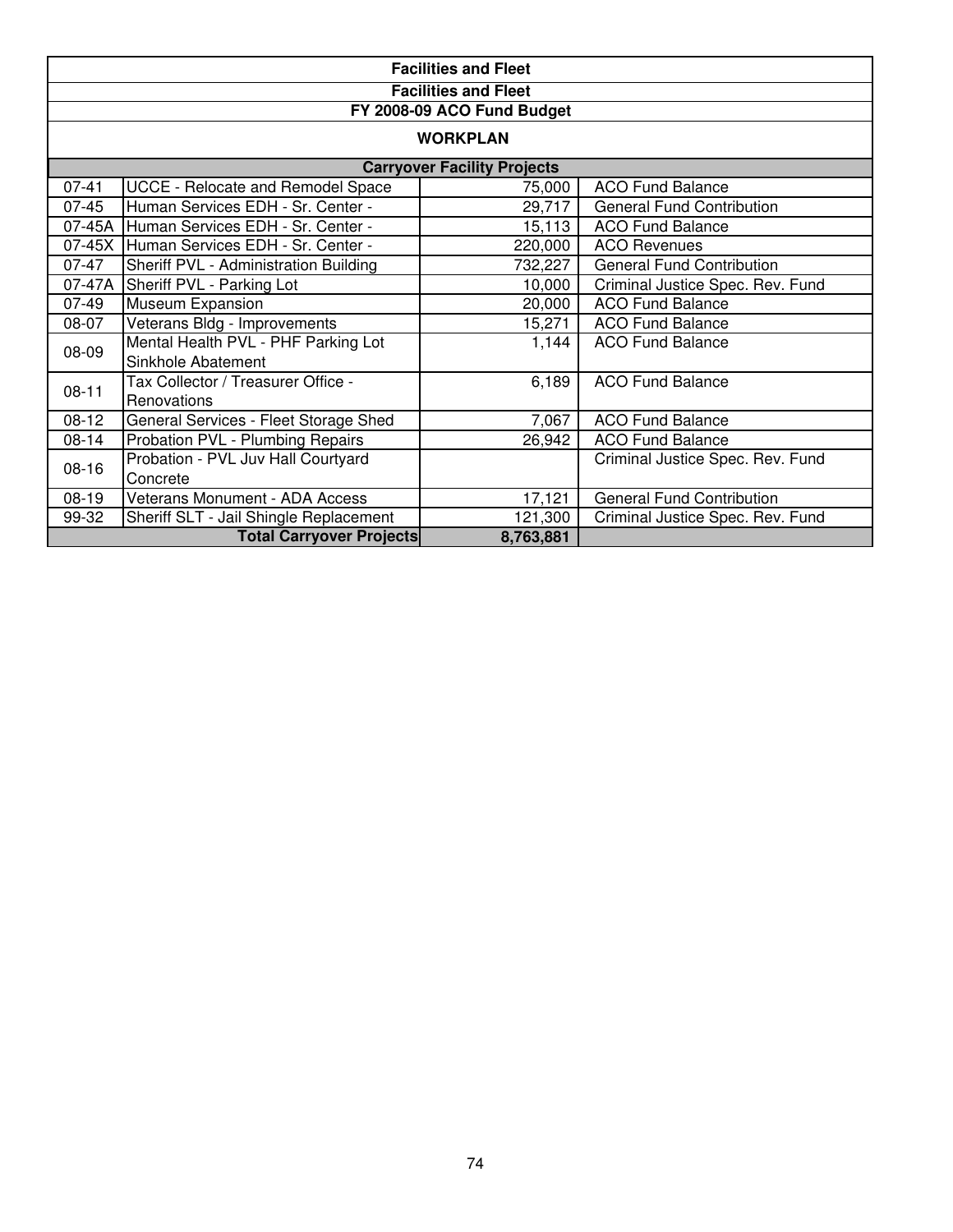|           | <b>Facilities and Fleet</b><br>FY 2008-09 ACO Fund Budget<br><b>WORKPLAN</b><br><b>New Parks Projects</b> |    |                     |                                      |  |  |  |  |  |  |
|-----------|-----------------------------------------------------------------------------------------------------------|----|---------------------|--------------------------------------|--|--|--|--|--|--|
| Project # | <b>Project Title</b>                                                                                      |    | <b>Amount</b>       | <b>Funding Source</b>                |  |  |  |  |  |  |
| 09-01     | <b>SMUD Trail</b>                                                                                         | \$ | 295,000.00 TE Grant |                                      |  |  |  |  |  |  |
| 09-02     | <b>SMUD Trail</b>                                                                                         | \$ |                     | 25,000.00 Air Quality Mgmt/DMV Grant |  |  |  |  |  |  |
| 09-03     | <b>SMUD Trail</b>                                                                                         | \$ |                     | 100,000.00 ACO Revenues              |  |  |  |  |  |  |
| 09-04     | Chili Bar Master Plan                                                                                     | \$ |                     | 10,000.00 River Trust Fund           |  |  |  |  |  |  |
| 09-05     | Henningsen-Lotus Park                                                                                     | \$ |                     | 10,000.00 HLP Spec Rev Fund          |  |  |  |  |  |  |
| 09-06     | Henningsen-Lotus Park Fertigation System                                                                  | \$ |                     | 11,500.00 HLP Spec Rev Fund          |  |  |  |  |  |  |

| <b>Total New Projects</b> |  |
|---------------------------|--|
|---------------------------|--|

| 451,500 |
|---------|
|---------|

| <b>Carryover Parks Projects</b>              |                             |    |                       |                                     |  |  |
|----------------------------------------------|-----------------------------|----|-----------------------|-------------------------------------|--|--|
| Project #                                    | <b>Project Title</b>        |    | <b>Amount</b>         | <b>Funding Source</b>               |  |  |
| 03-01                                        | <b>Bass Lake</b>            | \$ |                       | 14,579.00 ACO Fund-GF               |  |  |
| $03-01a$                                     | <b>Bass Lake</b>            | \$ |                       | 3,698.00 ACO Fund Balance           |  |  |
| 03-06D                                       | Poll Pines Reg. Park        | \$ |                       | 8,041.00 ACO Fund-GF                |  |  |
| 04-05                                        | El Dorado Trail             | \$ |                       | 33,787.05 TDA Funds                 |  |  |
| 05-01                                        | <b>Bass Lake</b>            | \$ |                       | 49,829.00 ACO Fund-GF               |  |  |
| 05-02                                        | <b>Bradford Park</b>        | \$ |                       | 1,799.00 Quimby Ponderosa Spec Rev  |  |  |
| 05-05                                        | Poll Pines Reg. Park        | \$ |                       | 37,535.00 ACO Fund-GF               |  |  |
| 05-07                                        | Poll Pines Reg. Park        | \$ |                       | 50,000.00 State Prop 40             |  |  |
| 05-09                                        | Sacramento Placerville TC   | \$ |                       | 45,996.00 State Prop 40             |  |  |
| 05-12A                                       | <b>Bass Lake</b>            | \$ |                       | 110,000.00 State Prop 40            |  |  |
| 05-12B                                       | Poll Pines Reg. Park        | \$ |                       | 110,000.00 State Prop 40            |  |  |
| 06-02                                        | Poll Pines Reg. Park        | \$ |                       | 153,000.00 ACO Fund-GF              |  |  |
| 06-04                                        | <b>Pioneer Park</b>         | \$ |                       | 2,000.00 Pioneer Park Spec Rev Fund |  |  |
| 06-06A                                       | <b>Bradford Park</b>        | \$ |                       | 5,161.10 ACO Fund-GF                |  |  |
| 06-06B                                       | <b>Bradford Park</b>        | \$ |                       | 4,279.00 State Parks RZH Grant      |  |  |
| 06-08                                        | El Dorado Trail             | \$ |                       | 37,585.00 General Fund              |  |  |
| 06-09                                        | Cronan Ranch                | \$ |                       | 19,366.00 ACO Fund-GF               |  |  |
| 06-10A                                       | Sacramento Placerville TC   |    | 1,099,000.00 TE Grant |                                     |  |  |
| 06-11B                                       | Sacramento Placerville TC   | \$ |                       | 4,630.00 TE Grant-Environmental     |  |  |
| 07-01A                                       | <b>Walker Ballfields</b>    | \$ |                       | 18,500.00 General Fund              |  |  |
| 07-01B                                       | <b>Walker Ballfields</b>    | \$ |                       | 133,000.00 State Parks RZH Grant    |  |  |
| 07-02                                        | <b>HLP</b>                  | \$ |                       | 50,000.00 HLP Spec Rev Fund         |  |  |
| 07-04                                        | <b>Pioneer Park</b>         | \$ |                       | 5,063.23 General Fund               |  |  |
| 07-07                                        | <b>Bradford Park</b>        | \$ |                       | 25,000.00 General Fund              |  |  |
| 08-01                                        | Parks Master Plan           | \$ |                       | 150,000.00 ACO Revenues             |  |  |
| 08-02                                        | <b>Diamond Springs Park</b> | \$ |                       | 50,000.00 ACO Revenues              |  |  |
| 08-03                                        | Poll Pines Reg. Park        | \$ |                       | 363,129.84 ACO Revenues             |  |  |
| 08-03                                        | Sacramento Placerville TC   | \$ |                       | 300,305.36 Bike Trans Grant         |  |  |
| 08-04                                        | <b>Bradford Park</b>        | \$ |                       | 25,000.00 General Fund              |  |  |
| 08-05                                        | Parks Master Plan           | \$ |                       | 50,000.00 General Fund              |  |  |
| 08-06                                        | Parks Master Plan           | \$ |                       | 5,580.00 ACO Fund Balance           |  |  |
|                                              | <b>Diamond Springs Park</b> | \$ |                       | 50,000.00 Community Enhancement     |  |  |
| <b>Total Carryover Projects</b><br>3,015,864 |                             |    |                       |                                     |  |  |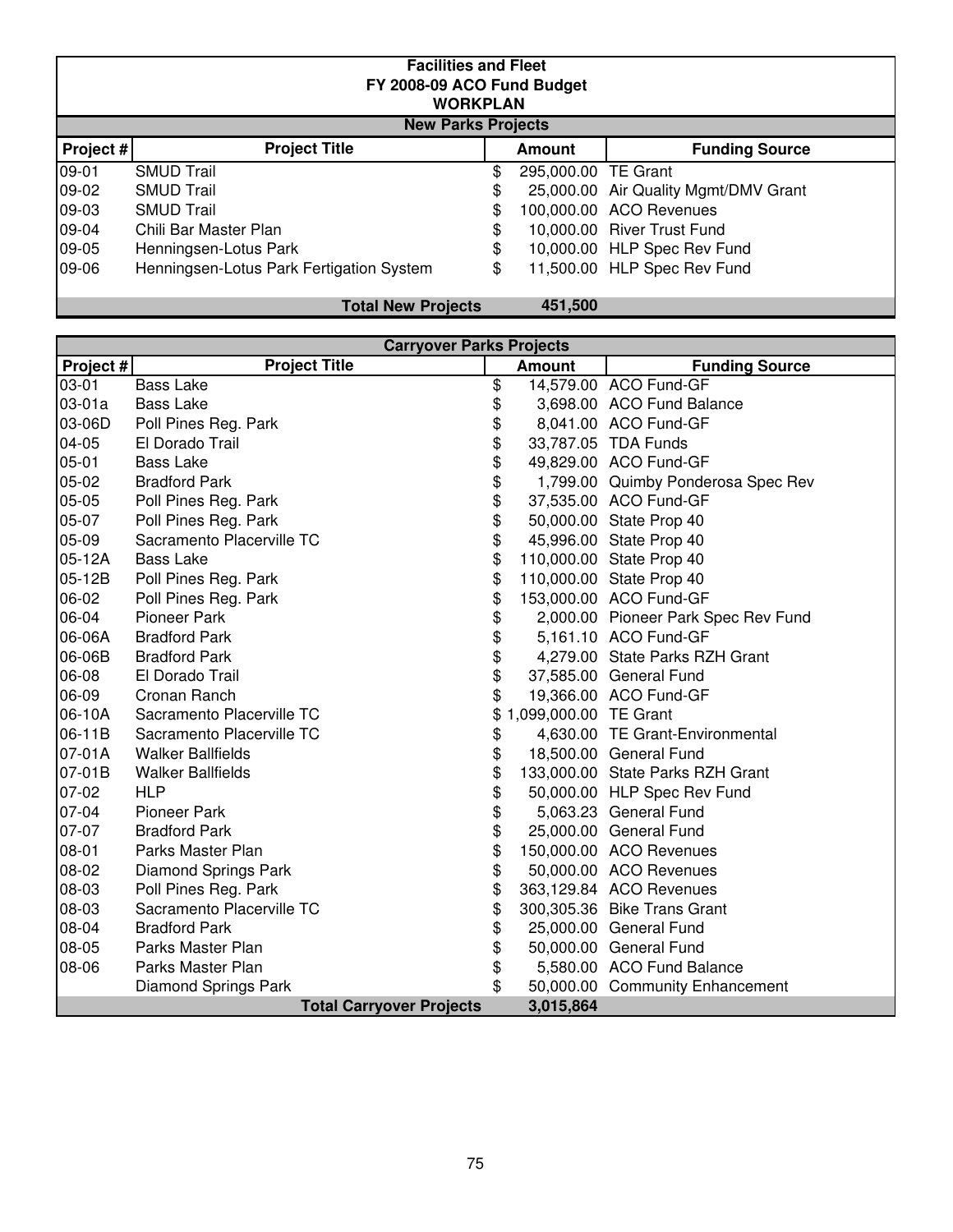COUNTY BUDGET FORM

SCHEDULE 9

## Fund: General Fund

Department: **15 Gen Fund Other Operations** Function: General Government

| Sub-<br>Obj.        | <b>Financing Uses</b><br>Classification                                         | Actual<br>2006-2007 | Actual<br>2007-2008 | Dept<br>Requested<br>2008-2009 | CAO<br>Recm'd<br>2008-2009 | Adopted by<br><b>BOS</b><br>2008-2009 |
|---------------------|---------------------------------------------------------------------------------|---------------------|---------------------|--------------------------------|----------------------------|---------------------------------------|
|                     | 3000 Permanent Employees / Elected Officials                                    | $\mathbf 0$         | 0                   | 500,000                        | 500,001                    | 500,001                               |
|                     | 3080 Flexible Benefits                                                          | 9,878               | 12,264              | 0                              | 0                          | 0                                     |
|                     | <b>Salaries And Employee Benefits</b>                                           | 9,878               | 12,264              | 500,000                        | 500,001                    | 500,001                               |
|                     | 4220 Memberships                                                                | 5,000               | 5,000               | 5,000                          | 5,000                      | 5,000                                 |
|                     | 4300 Professional and Specialized Services                                      | 303,429             | 254,488             | 135,970                        | 578,325                    | 560,970                               |
|                     | 4324 Medical, Dental and Lab Services                                           | 0                   | 66,150              | 0                              | 0                          | 0                                     |
|                     | 4400 Publication and Legal Notices                                              | 8,322               | 7,561               | 0                              | 0                          | $\Omega$                              |
|                     | 4420 Rents and Leases - Equipment                                               | 0                   | 0                   | 8,500                          | 8,500                      | 8,500                                 |
|                     | 4501 Special Projects                                                           | 8,000               | 221,289             | 433,409                        | 399,906                    | 365,655                               |
|                     | <b>Services And Supplies</b>                                                    | 324,751             | 554,488             | 582,879                        | 991,731                    | 940,125                               |
|                     | 5120 Interest On Notes and Warrants                                             | 0                   | 0                   | 400,000                        | 0                          | 0                                     |
|                     | 5142 Audit Findings                                                             | $\mathbf 0$         | 21,794              | 0                              | 0                          | $\Omega$                              |
|                     | 5240 Contribution To Non-county Governmental                                    | 1,427,018           | 1,571,388           | 634,520                        | 1,560,520                  | 1,560,520                             |
|                     | 5300 Interfund Expenditures                                                     | 8,000               | 8,000               | 8,000                          | 8,000                      | 8,000                                 |
|                     | <b>Other Charges</b>                                                            | 1,435,018           | 1,601,182           | 1,042,520                      | 1,568,520                  | 1,568,520                             |
|                     | 6023 Fixed Assets - Construction                                                | 0                   | 0                   | 0                              | $\mathbf 0$                | $-50,000$                             |
| <b>Fixed Assets</b> |                                                                                 | 0                   | $\mathbf{0}$        | $\mathbf{0}$                   | $\mathbf{0}$               | $-50,000$                             |
|                     | 7000 Operating Transfers Out                                                    | 20,270,752          | 19,060,132          | 16,275,013                     | 21,613,627                 | 21,656,407                            |
|                     | <b>Other Financing Uses</b>                                                     | 20,270,752          | 19,060,132          | 16,275,013                     | 21,613,627                 | 21,656,407                            |
|                     | 7200 Intrafund Transfers                                                        | $-273,932$          | 0                   | 0                              | 0                          | 0                                     |
|                     | <b>Intrafund Transfers</b>                                                      | $-273,932$          | 0                   | $\mathbf{0}$                   | $\mathbf{0}$               | $\Omega$                              |
|                     | 7367 Intrfnd Abatemnt: Child Support Services                                   | 0                   | $-331,113$          | $-97,515$                      | $-97,515$                  | $-97,515$                             |
|                     | <b>Intrafund Abatement</b>                                                      | 0                   | $-331,113$          | $-97,515$                      | $-97,515$                  | $-97,515$                             |
|                     | 7700 Contingency                                                                | 0                   | 0                   | 5,860,000                      | 5,767,000                  | 5,889,711                             |
|                     | <b>Appropriations for Contingencies</b>                                         | 0                   | 0                   | 5,860,000                      | 5,767,000                  | 5,889,711                             |
|                     | <b>Total Financing Uses</b>                                                     | 21,766,467          | 20,896,953          | 24,162,897                     | 30,343,364                 | 30,407,249                            |
|                     | Less Department Estimated Revenues                                              | 105,930,192         | 108,216,435         | 113,388,484                    | 114,381,312                | 114,808,427                           |
|                     | <b>Department Use of Other General</b><br><b>Fund Sources (Net County Cost)</b> | -84,163,725         | -87,319,482         | $-89,225,587$                  | $-84,037,948$              | $-84,401,178$                         |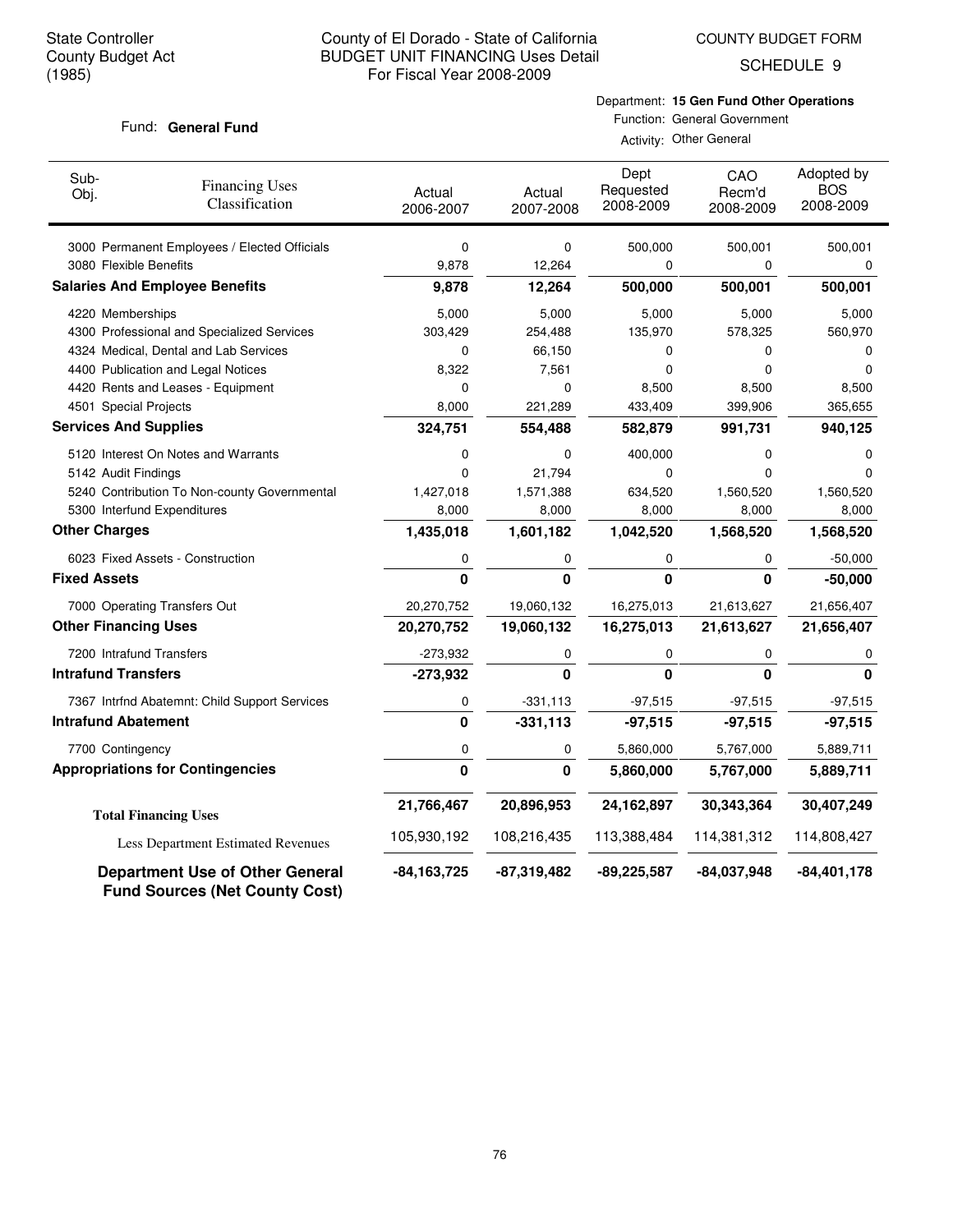COUNTY BUDGET FORM

SCHEDULE 9

### Fund: General Fund

Department: **19 Grand Jury** Function: Public Protection

Activity: Judicial

| Sub-<br>Obj. | <b>Financing Uses</b><br>Classification        | Actual<br>2006-2007 | Actual<br>2007-2008 | Dept<br>Requested<br>2008-2009 | CAO<br>Recm'd<br>2008-2009 | Adopted by<br><b>BOS</b><br>2008-2009 |
|--------------|------------------------------------------------|---------------------|---------------------|--------------------------------|----------------------------|---------------------------------------|
|              | 3001 Temporary Employees                       | 5,122               | 27                  | 0                              | 0                          | 0                                     |
|              | 3022 Employer Share - Medi Care                | 74                  | 0                   | 0                              | 0                          | 0                                     |
|              | 3041 Employer Share - Unemployment Insurance   | 128                 | 1                   | 10                             | 0                          | 0                                     |
|              | 3060 Employer Share - Workers' Compensation    | 858                 | 293                 | 300                            | 187                        | 187                                   |
|              | <b>Salaries And Employee Benefits</b>          | 6,182               | 321                 | 310                            | 187                        | 187                                   |
|              | 4041 Cnty Pass thru Telephone Chrges to Depts  | 25                  | 35                  | 50                             | 50                         | 50                                    |
|              | 4080 Household Expense                         | 96                  | 128                 | 125                            | 125                        | 125                                   |
|              | 4100 Insurance - Premium                       | 181                 | 0                   | 300                            | 6,435                      | 6,435                                 |
|              | 4120 Jury and Witness Expense                  | 3,448               | 0                   | 0                              | 0                          | 0                                     |
|              | 4127 Grand Jury Expense                        | 33,910              | 34,995              | 33,000                         | 33,000                     | 33,000                                |
|              | 4180 Maintenance - Building and Improvements   | 0                   | 0                   | 2,000                          | 2,000                      | 2,000                                 |
|              | 4220 Memberships                               | 0                   | 0                   | 35                             | 35                         | 35                                    |
|              | 4260 Office Expense                            | 2,267               | 2,396               | 1,079                          | 1,079                      | 1,079                                 |
|              | 4261 Postage                                   | 363                 | 239                 | 250                            | 250                        | 250                                   |
|              | 4266 Printing / Duplicating                    | 450                 | 700                 | 300                            | 300                        | 300                                   |
|              | 4300 Professional and Specialized Services     | 19,276              | 39,862              | 40,000                         | 10,000                     | 10,000                                |
|              | 4305 Auditing and Accounting Services          | 4,826               | 0                   | 0                              | 0                          | 0                                     |
|              | 4400 Publication and Legal Notices             | 180                 | 446                 | 500                            | 500                        | 500                                   |
|              | 4420 Rents and Leases - Equipment              | 2,752               | 3,295               | 3,000                          | 3,000                      | 3,000                                 |
|              | 4460 Small Tools and Instruments               | 5,600               | 0                   | 0                              | 0                          | 0                                     |
|              | 4461 Minor Equipment                           | 0                   | 4,861               | 0                              | 0                          | 0                                     |
|              | 4462 Minor Computer Equipment                  | 482                 | 0                   | 2,000                          | 0                          | 0                                     |
|              | 4500 Special Departmental Expense              | 233                 | 0                   | 500                            | 500                        | 500                                   |
|              | 4502 Educational Materials                     | 0                   | 0                   | 100                            | 100                        | 100                                   |
|              | 4503 Staff Development                         | 800                 | 520                 | 800                            | 600                        | 600                                   |
|              | 4600 Transportation and Travel                 | 922                 | 1,870               | 1,800                          | 1,000                      | 1,000                                 |
|              | 4602 Employee - Private Auto Mileage           | 34,048              | 34,240              | 31,000                         | 31,000                     | 31,000                                |
|              | <b>Services And Supplies</b>                   | 109,862             | 123,586             | 116,839                        | 89,974                     | 89,974                                |
|              | 7220 Intrafnd: Telephone Equipment and Support | 344                 | 350                 | 1,450                          | 1,450                      | 1,450                                 |
|              | 7223 Intrafnd: Mail Service                    | 1,544               | 1,408               | 950                            | 1,192                      | 1,192                                 |
|              | 7224 Intrafnd: Stores Support                  | 237                 | 299                 | 300                            | 391                        | 391                                   |
|              | 7225 Intrafnd: Central Duplicating             | 2,538               | 4,203               | 1,000                          | 1,000                      | 1,000                                 |
|              | 7227 Intrafnd: Internal Data Processing        | 1,852               | 1,493               | 1,873                          | 1,873                      | 1,873                                 |
|              | 7229 Intrafnd: PC Support                      | 0                   | 60                  | 120                            | 120                        | 120                                   |
|              | 7231 Intrafnd: IS Programming Support          | 255                 | 450                 | 120                            | 120                        | 120                                   |
|              | 7232 Intrafnd: Maint Bldg & Improvmnts         | 0                   | 146                 | 0                              | 0                          | 0                                     |
|              | 7234 Intrafnd: Network Support                 | 1,722               | 1,996               | 1,996                          | 2,204                      | 2,204                                 |
|              | <b>Intrafund Transfers</b>                     | 8,493               | 10,406              | 7,809                          | 8,350                      | 8,350                                 |
|              | <b>Total Financing Uses</b>                    | 124,537             | 134,313             | 124,958                        | 98,511                     | 98,511                                |
|              | Less Department Estimated Revenues             | 0                   | 0                   | 0                              | 0                          | 0                                     |
|              | <b>Department Use of Other General</b>         | 124,537             | 134,313             | 124,958                        | 98,511                     | 98,511                                |

**Fund Sources (Net County Cost)**